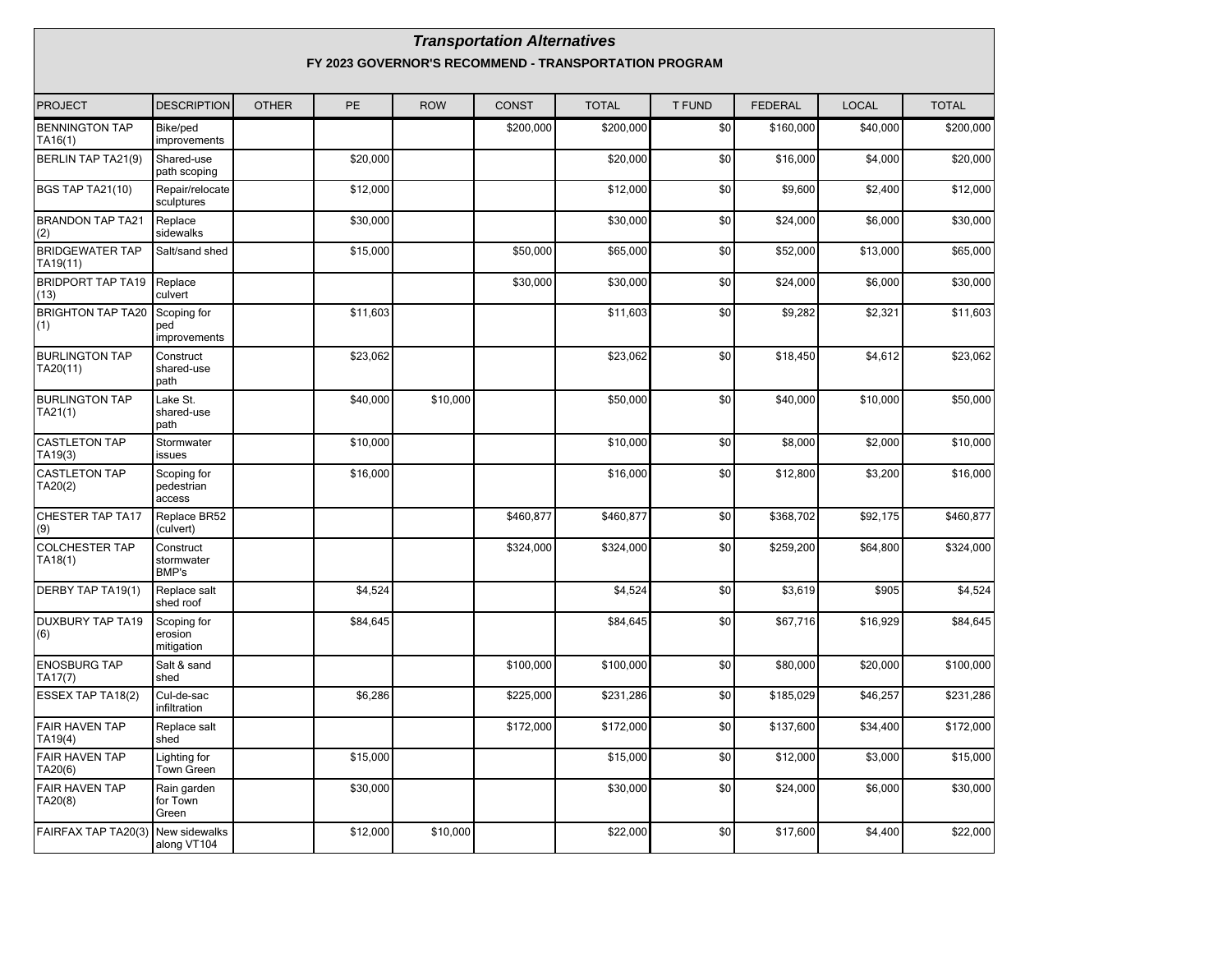|                                               |                                                       |              |           |            | <b>Transportation Alternatives</b> |              |               |                |              |              |  |  |  |
|-----------------------------------------------|-------------------------------------------------------|--------------|-----------|------------|------------------------------------|--------------|---------------|----------------|--------------|--------------|--|--|--|
|                                               | FY 2023 GOVERNOR'S RECOMMEND - TRANSPORTATION PROGRAM |              |           |            |                                    |              |               |                |              |              |  |  |  |
| <b>PROJECT</b>                                | <b>DESCRIPTION</b>                                    | <b>OTHER</b> | <b>PE</b> | <b>ROW</b> | <b>CONST</b>                       | <b>TOTAL</b> | <b>T FUND</b> | <b>FEDERAL</b> | <b>LOCAL</b> | <b>TOTAL</b> |  |  |  |
| FRANKLIN TAP TA19<br>(8)                      | Replace failed<br>pipe                                |              | \$15,000  | \$3,000    | \$24,200                           | \$42,200     | \$0           | \$33,760       | \$8,440      | \$42,200     |  |  |  |
| <b>HARTFORD STP</b><br>EH10(18)               | <b>INSTALL</b><br><b>SIDEWALK</b><br><b>ALONG US5</b> |              |           |            | \$251,750                          | \$251,750    | \$0           | \$201,400      | \$50,350     | \$251,750    |  |  |  |
| <b>HYDE PARK STP</b><br>EH05(37)              | <b>JOHNSON ST.</b><br><b>SIDEWALK</b>                 |              | \$2,739   |            | \$60,000                           | \$62,739     | \$0           | \$50,191       | \$12,548     | \$62,739     |  |  |  |
| <b>JERICHO TAP TA17</b><br>(1)                | Construct<br>sidewalk                                 |              | \$7,000   |            | \$160,000                          | \$167,000    | \$0           | \$133,600      | \$33,400     | \$167,000    |  |  |  |
| MONTGOMERY TAP<br>TA19(2)                     | Stream bank<br>stabilization                          |              | \$10,000  |            |                                    | \$10,000     | \$0           | \$8,000        | \$2,000      | \$10,000     |  |  |  |
| MONTGOMERY TAP<br>TA21(5)                     | Bike/ped<br>upgrades                                  |              | \$75,000  | \$1,000    |                                    | \$76,000     | \$0           | \$60,800       | \$15,200     | \$76,000     |  |  |  |
| <b>NEWFANE TAP TA18</b><br>(5)                | Replace<br>culvert                                    |              |           |            | \$178,000                          | \$178,000    | \$0           | \$142,400      | \$35,600     | \$178,000    |  |  |  |
| NORWICH TAP TA19<br>(12)                      | Replace 2<br>culverts                                 |              |           |            | \$350,000                          | \$350,000    | \$0           | \$280,000      | \$70,000     | \$350,000    |  |  |  |
| PITTSFORD TAP<br>TA20(9)                      | Scoping for<br>sidewalks                              |              | \$11,292  |            |                                    | \$11,292     | \$0           | \$9,034        | \$2,258      | \$11,292     |  |  |  |
| PROCTOR TAP TA20<br>(5)                       | Replace<br>sidewalks                                  |              | \$12,000  |            |                                    | \$12,000     | \$0           | \$9,600        | \$2,400      | \$12,000     |  |  |  |
| RUTLAND TOWN TAP<br>TA20(10)                  | Scoping for<br>ped<br>connectivity                    |              | \$17,463  |            |                                    | \$17,463     | \$0           | \$13,970       | \$3,493      | \$17,463     |  |  |  |
| SOUTH BURLINGTON Expand<br><b>TAP TA18(7)</b> | stormwater<br>pond                                    |              | \$5,000   | \$10,000   |                                    | \$15,000     | \$0           | \$12,000       | \$3,000      | \$15,000     |  |  |  |
| SOUTH BURLINGTON<br><b>TAP TA21(4)</b>        | Spear St.<br>shared-use<br>path                       |              | \$35,000  |            |                                    | \$35,000     | \$0           | \$28,000       | \$7,000      | \$35,000     |  |  |  |
| ST. JOHNSBURY TAP<br>TA16(2)                  | Improve<br>bike/ped safety                            |              |           |            | \$100,000                          | \$100,000    | \$0           | \$80,000       | \$20,000     | \$100,000    |  |  |  |
| <b>STATEWIDE</b>                              | New awards                                            |              | \$550,000 | \$75,000   | \$1,000,000                        | \$1,625,000  | \$0           | \$1,300,000    | \$325,000    | \$1,625,000  |  |  |  |
| <b>VERGENNES TAP</b><br>TA19(9)               | Salt & sand<br>shed                                   |              | \$15,228  |            |                                    | \$15,228     | \$0           | \$12,182       | \$3,046      | \$15,228     |  |  |  |
| <b>WARREN STP EH12</b><br>(4)                 | <b>RESTORE</b><br>COVERED<br><b>BRIDGE</b>            |              |           |            | \$255,000                          | \$255,000    | \$0           | \$204,000      | \$51,000     | \$255,000    |  |  |  |
| <b>WEST RUTLAND TAP</b><br>TA21(8)            | Sidewalk<br>Scoping study                             |              | \$10,000  |            |                                    | \$10,000     | \$0           | \$8,000        | \$2,000      | \$10,000     |  |  |  |
| <b>WILLISTON TAP TA21</b><br>(6)              | Shared-use<br>path                                    |              | \$25,000  | \$3,000    |                                    | \$28,000     | \$0           | \$22,400       | \$5,600      | \$28,000     |  |  |  |
| <b>WILMINGTON TAP</b><br>TA16(4)              | Construct<br>sidewalk on E.<br>Main                   |              | \$5,000   |            | \$210,000                          | \$215,000    | \$0           | \$172,000      | \$43,000     | \$215,000    |  |  |  |
| <b>WILMINGTON TAP</b><br>TA20(4)              | Srtreetscape<br>improvements                          |              | \$15,211  |            |                                    | \$15,211     | \$0           | \$12,169       | \$3,042      | \$15,211     |  |  |  |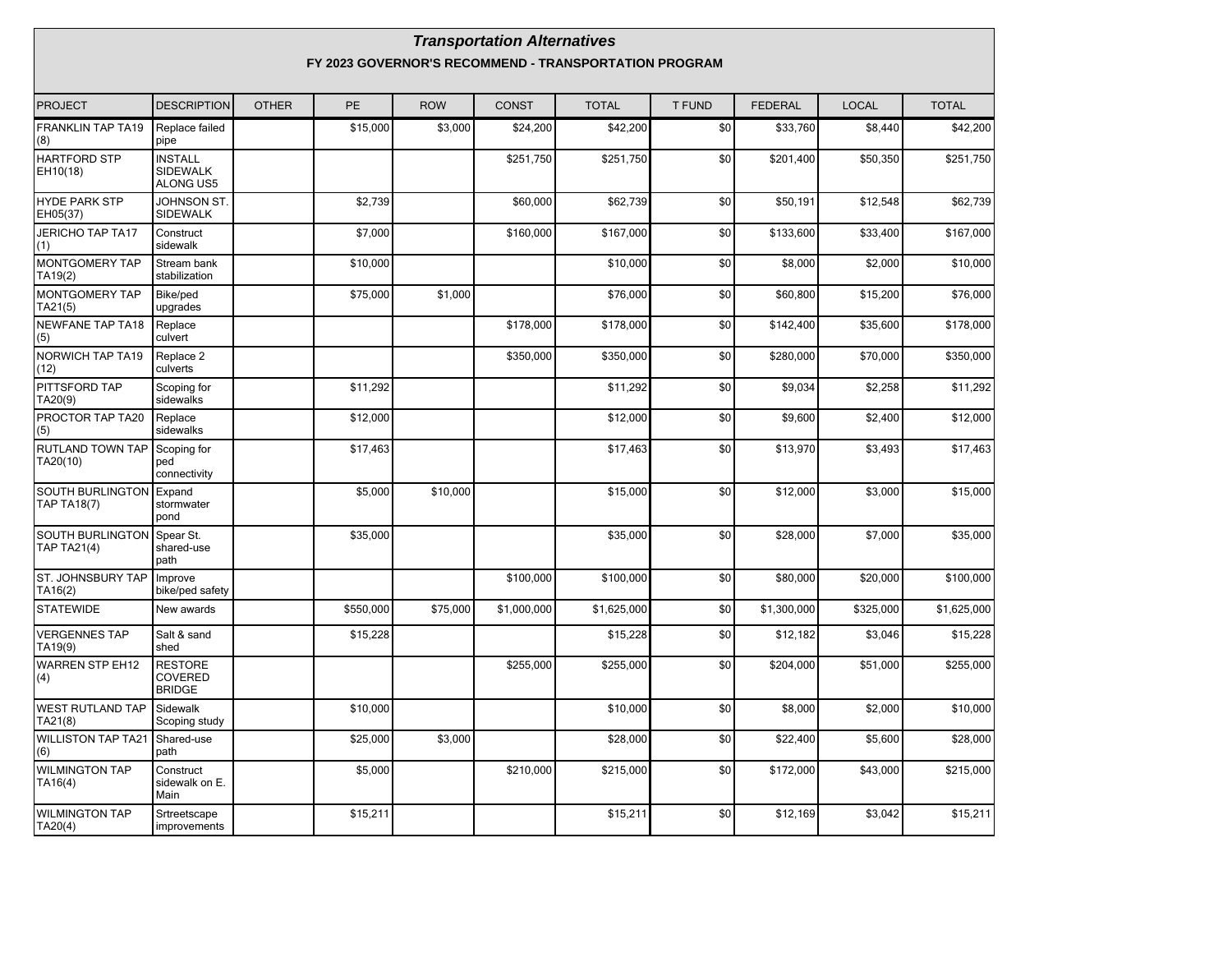|                                          | <b>Transportation Alternatives</b><br>FY 2023 GOVERNOR'S RECOMMEND - TRANSPORTATION PROGRAM |              |             |            |              |                            |                  |                |              |              |  |  |  |  |
|------------------------------------------|---------------------------------------------------------------------------------------------|--------------|-------------|------------|--------------|----------------------------|------------------|----------------|--------------|--------------|--|--|--|--|
| <b>PROJECT</b>                           | <b>DESCRIPTION</b>                                                                          | <b>OTHER</b> | <b>PE</b>   | <b>ROW</b> | <b>CONST</b> | <b>TOTAL</b>               | T FUND           | <b>FEDERAL</b> | <b>LOCAL</b> | <b>TOTAL</b> |  |  |  |  |
| <b>WINOOSKI TAP TA17</b><br>(2)          | Construct<br>crosswalk<br>treatments                                                        |              |             |            | \$262,000    | \$262,000                  | \$0 <sub>1</sub> | \$209,600      | \$52,400     | \$262,000    |  |  |  |  |
| <b>TOTAL Transportation Alternatives</b> |                                                                                             |              | \$1,141,053 | \$112,000  | \$4,412,827  | \$5,665,880                | \$0              | \$4,532,704    | \$1,133,176  | \$5,665,880  |  |  |  |  |
|                                          |                                                                                             |              |             |            |              | <b>Total Appropriation</b> | \$0              | \$4,532,704    | \$1,133,176  | \$5,665,880  |  |  |  |  |
|                                          |                                                                                             |              |             |            |              |                            |                  |                |              |              |  |  |  |  |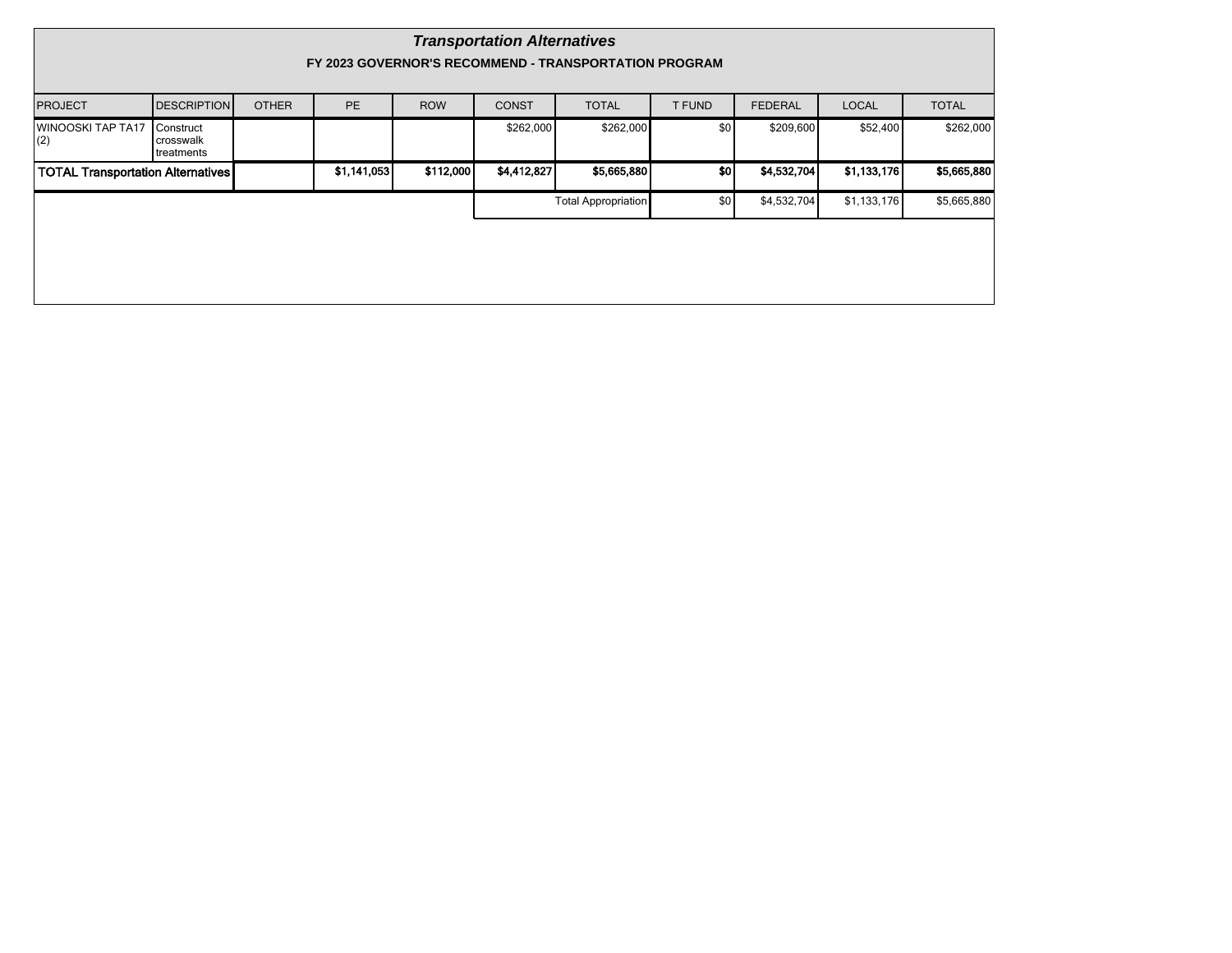# **TRANSPORTATION ALTERNATIVES**

|              | <b>Estimated</b><br><b>Budget Year</b><br>FY 2023 | <b>Projected</b><br>FY 2024 | Projected<br>FY 2025 | <b>Projected</b><br>FY 2026 |
|--------------|---------------------------------------------------|-----------------------------|----------------------|-----------------------------|
| <b>PE</b>    | \$1,141,053                                       | \$758,662                   | \$581,900            | \$561,954                   |
| <b>ROW</b>   | \$112,000                                         | \$109,000                   | \$117,000            | \$75,000                    |
| <b>CONST</b> | \$4,412,827                                       | \$4,002,720                 | \$4,227,943          | \$3,040,007                 |
| <b>OTHER</b> | \$0                                               | \$0                         | \$0                  | \$0                         |
| <b>TOTAL</b> | \$5,665,880                                       | \$4,870,382                 | \$4,926,843          | \$3,676,961                 |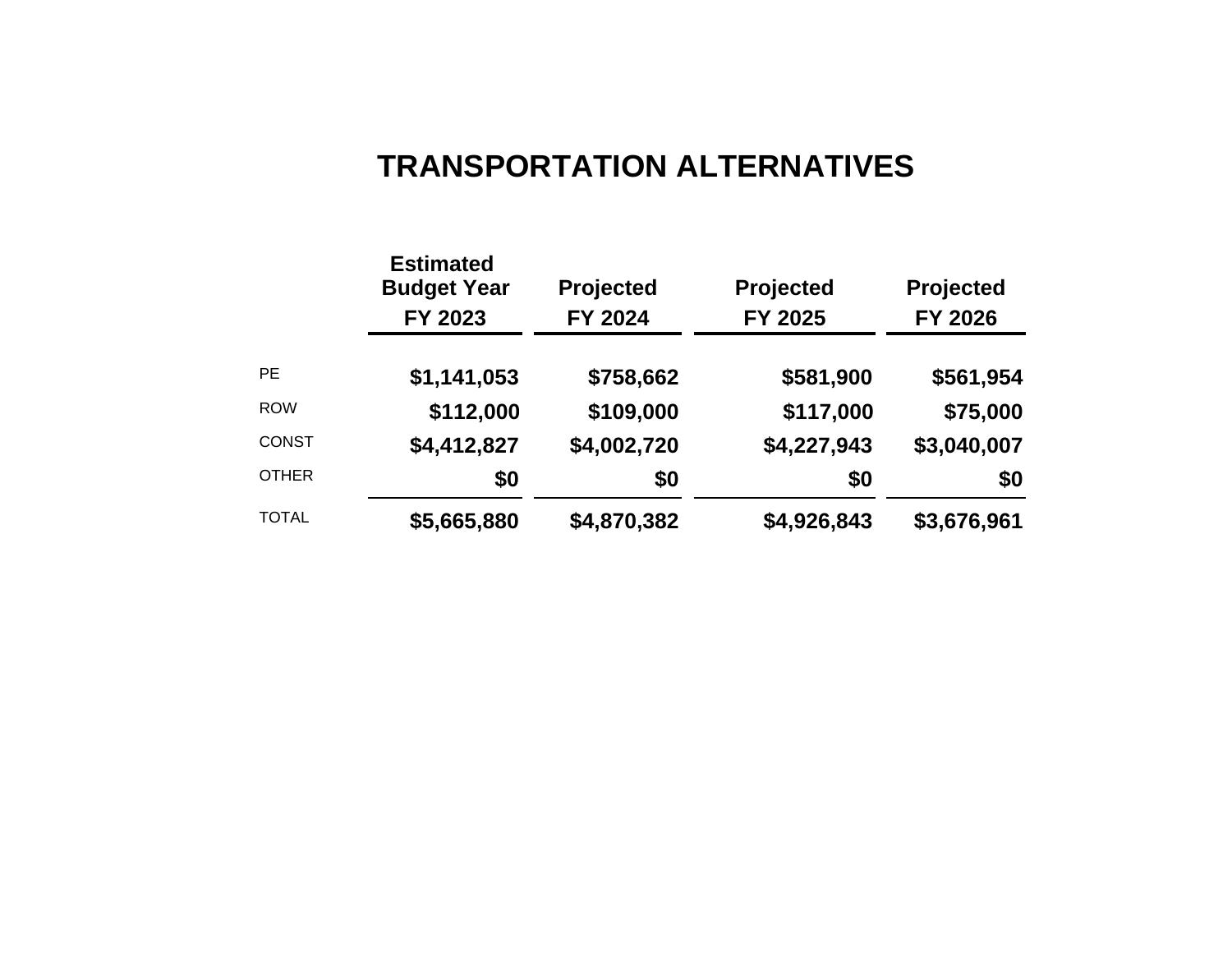| <b>PROJECT INFORMATION</b>                                                 | <b>PHASE</b><br><b>AND</b><br><b>FUNDING</b> | <b>ESTIMATED</b><br><b>TOTAL COST</b> | <b>ACTUAL</b><br><b>EXPENDED</b><br><b>THRU FY 2021</b> | <b>ESTIMATED</b><br><b>CURRENT YEAR</b><br>FY 2022                          | <b>ESTIMATED</b><br><b>BUDGET YEAR</b><br>FY 2023                                                          | <b>PROJECTED</b><br>FY 2024 | <b>IPROJECTED</b><br>FY 2025 | <b>PROJECTED</b><br>FY 2026 | <b>ESTIMATED</b><br><b>COST TO</b><br><b>COMPLETE</b> |
|----------------------------------------------------------------------------|----------------------------------------------|---------------------------------------|---------------------------------------------------------|-----------------------------------------------------------------------------|------------------------------------------------------------------------------------------------------------|-----------------------------|------------------------------|-----------------------------|-------------------------------------------------------|
| <b>TRANSPORTATION ALTERNATIVES</b>                                         | PE                                           | 98,000                                | 85,617                                                  | 12,383                                                                      | $\mathbf{0}$                                                                                               | $\bf{0}$                    | 0                            | 0                           |                                                       |
| <b>BENNINGTON</b>                                                          | <b>ROW</b>                                   | 15,000                                | 10,821                                                  | 4,179                                                                       |                                                                                                            | ŋ                           |                              | ŋ                           |                                                       |
| <b>TAP TA16(1)</b>                                                         | CONST                                        | 245,000                               | 0                                                       | 45,000                                                                      | 200,000                                                                                                    |                             |                              |                             |                                                       |
|                                                                            | <b>OTHER</b>                                 | 0                                     | U                                                       | 0                                                                           | n                                                                                                          | 0                           | 0                            | 0                           | 0                                                     |
|                                                                            | <b>TOTAL</b>                                 | 358,000                               | 96,438                                                  | 61,562                                                                      | 200,000                                                                                                    | $\bf{0}$                    | $\mathbf 0$                  | $\mathbf{0}$                | $\bf{0}$                                              |
| Route:<br>Min-1006                                                         |                                              |                                       |                                                         |                                                                             | Description: Create a one-mile active transportation corridor along Benmont Avenue in downtown Bennington. |                             |                              |                             |                                                       |
| YearAdded: 2018<br>Project Manager:<br><b>Scott Gurley</b><br>802-498-8874 | <b>Comments:</b>                             |                                       |                                                         |                                                                             |                                                                                                            |                             |                              |                             |                                                       |
| <b>TRANSPORTATION ALTERNATIVES</b>                                         | PE                                           | 40,000                                | 0                                                       | 20,000                                                                      | 20,000                                                                                                     | $\bf{0}$                    | 0                            | $\overline{\mathbf{0}}$     |                                                       |
| <b>BERLIN</b>                                                              | <b>ROW</b>                                   | $\bf{0}$                              | 0                                                       |                                                                             |                                                                                                            | O                           |                              | ŋ                           |                                                       |
| <b>TAP TA21(9)</b>                                                         | <b>CONST</b>                                 | $\bf{0}$                              | ŋ                                                       |                                                                             |                                                                                                            |                             |                              |                             |                                                       |
|                                                                            | <b>OTHER</b>                                 | $\Omega$                              | 0                                                       |                                                                             |                                                                                                            | 0                           | 0                            | 0                           | $\bf{0}$                                              |
|                                                                            | <b>TOTAL</b>                                 | 40,000                                | $\bf{0}$                                                | 20,000                                                                      | 20,000                                                                                                     | $\mathbf 0$                 | $\mathbf 0$                  | $\mathbf{0}$                | 0                                                     |
| Route:<br><b>Berlin Town Center</b>                                        |                                              |                                       |                                                         | Description: Scoping of shared use path between CVMC and Berlin Town Center |                                                                                                            |                             |                              |                             |                                                       |
| YearAdded: 2023<br>Project Manager:<br>Christopher Hunt<br>802-595-4556    | <b>Comments:</b>                             |                                       |                                                         |                                                                             |                                                                                                            |                             |                              |                             |                                                       |
|                                                                            | PE                                           | 52,000                                |                                                         |                                                                             |                                                                                                            |                             | 0                            | 0                           | O                                                     |
| <b>TRANSPORTATION ALTERNATIVES</b>                                         |                                              |                                       | 0                                                       | 40,000                                                                      | 12,000                                                                                                     | $\bf{0}$                    |                              |                             |                                                       |
| <b>BGS</b>                                                                 | <b>ROW</b>                                   | 0                                     | 0                                                       |                                                                             |                                                                                                            |                             |                              | ŋ                           | $\mathbf{0}$                                          |
| <b>TAP TA21(10)</b>                                                        | <b>CONST</b><br><b>OTHER</b>                 | 0<br>$\bf{0}$                         | 0                                                       |                                                                             |                                                                                                            | O                           | o                            |                             | 0<br>$\bf{0}$                                         |
|                                                                            | <b>TOTAL</b>                                 |                                       | 0                                                       |                                                                             |                                                                                                            | 0                           | 0                            | 0                           |                                                       |
|                                                                            |                                              | 52,000                                | $\mathbf{0}$                                            | 40,000                                                                      | 12,000                                                                                                     | $\mathbf 0$                 | $\mathbf 0$                  | $\mathbf 0$                 | $\mathbf 0$                                           |
| Route:                                                                     |                                              |                                       |                                                         |                                                                             | Description: Scoping Study for the repair and relocation of sculptures on Interstates 89 & 91              |                             |                              |                             |                                                       |
| YearAdded: 2023<br>Project Manager:<br>Tina Bohl<br>802-793-1743           | <b>Comments:</b>                             |                                       |                                                         |                                                                             |                                                                                                            |                             |                              |                             |                                                       |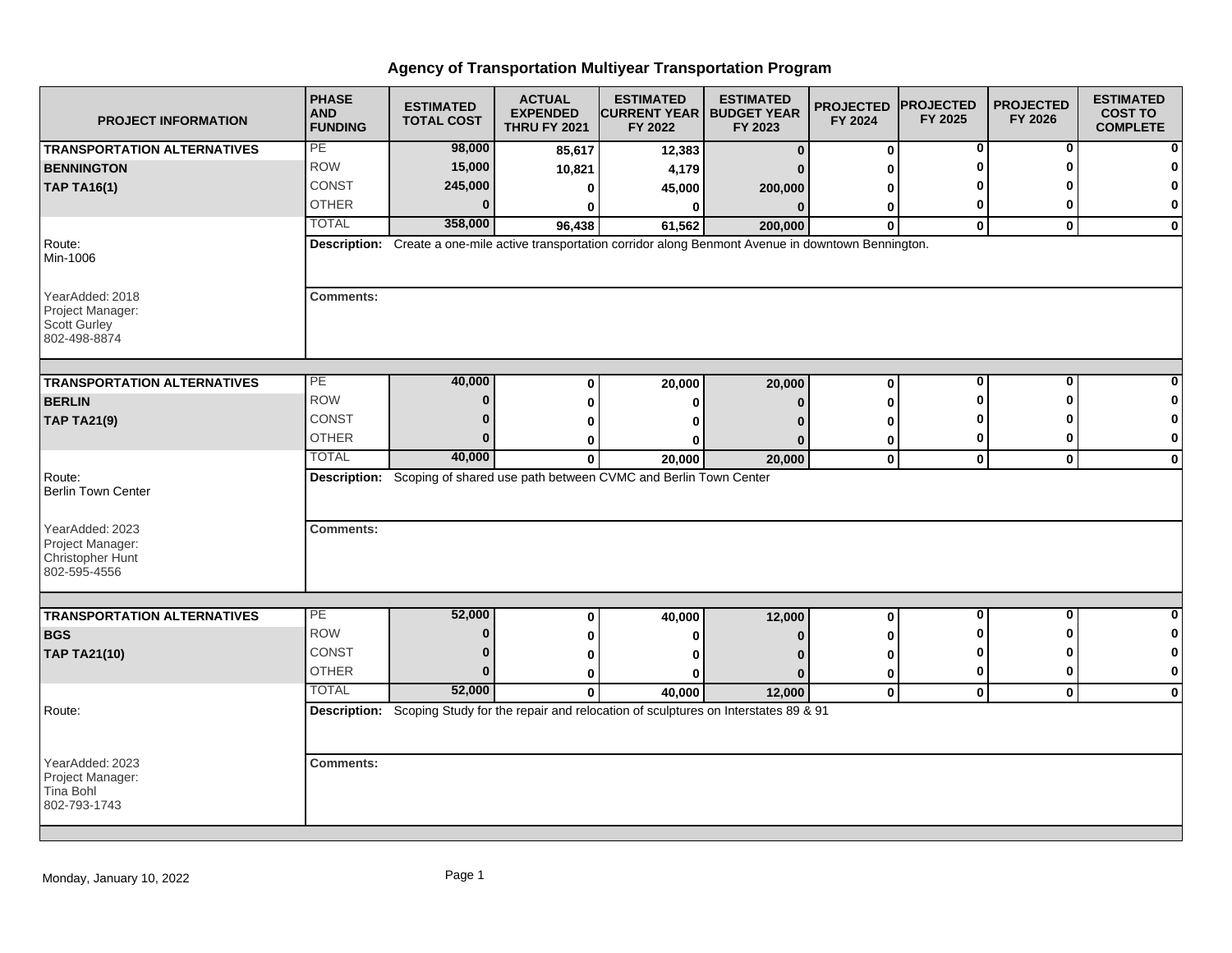| <b>PROJECT INFORMATION</b>                                          | <b>PHASE</b><br><b>AND</b><br><b>FUNDING</b> | <b>ESTIMATED</b><br><b>TOTAL COST</b> | <b>ACTUAL</b><br><b>EXPENDED</b><br><b>THRU FY 2021</b> | <b>ESTIMATED</b><br><b>CURRENT YEAR   BUDGET YEAR</b><br>FY 2022                                                        | <b>ESTIMATED</b><br>FY 2023 | <b>PROJECTED</b><br>FY 2024 | <b>PROJECTED</b><br>FY 2025 | <b>PROJECTED</b><br>FY 2026 | <b>ESTIMATED</b><br><b>COST TO</b><br><b>COMPLETE</b> |
|---------------------------------------------------------------------|----------------------------------------------|---------------------------------------|---------------------------------------------------------|-------------------------------------------------------------------------------------------------------------------------|-----------------------------|-----------------------------|-----------------------------|-----------------------------|-------------------------------------------------------|
| <b>TRANSPORTATION ALTERNATIVES</b>                                  | PE                                           | 80,000                                | 193                                                     | 20,000                                                                                                                  | 30,000                      | 29,807                      | 0                           | 0                           | n                                                     |
| <b>BRANDON</b>                                                      | <b>ROW</b>                                   | 5,000                                 | 0                                                       | ŋ                                                                                                                       | n                           | 5,000                       | O                           | ŋ                           |                                                       |
| <b>TAP TA21(2)</b>                                                  | <b>CONST</b>                                 | 215,000                               | 0                                                       | 0                                                                                                                       |                             | 0                           | 215,000                     |                             | $\Omega$                                              |
|                                                                     | <b>OTHER</b>                                 | $\Omega$                              | 0                                                       | 0                                                                                                                       |                             | O                           | 0                           | ŋ                           | 0                                                     |
|                                                                     | <b>TOTAL</b>                                 | 300,000                               | 193                                                     | 20,000                                                                                                                  | 30,000                      | 34,807                      | 215,000                     | $\mathbf{0}$                | $\mathbf 0$                                           |
| Route:<br>Union St                                                  |                                              |                                       |                                                         | Description: Replace 1500' non-ADA compliant asphalt sidewalk on both sides of Union St within the designated Downtown. |                             |                             |                             |                             |                                                       |
| YearAdded: 2023<br>Project Manager:<br>Debra Pierce<br>802-595-2084 | <b>Comments:</b>                             |                                       |                                                         |                                                                                                                         |                             |                             |                             |                             |                                                       |
| <b>TRANSPORTATION ALTERNATIVES</b>                                  | PE                                           | 91,458                                | 23,597                                                  | 47,861                                                                                                                  | 15,000                      | 5,000                       | 0                           | 0                           |                                                       |
| <b>BRIDGEWATER</b>                                                  | <b>ROW</b>                                   | $\bf{0}$                              | 0                                                       | 0                                                                                                                       | $\bf{0}$                    | $\bf{0}$                    | ŋ                           | ŋ                           | 0                                                     |
| <b>TAP TA19(11)</b>                                                 | <b>CONST</b>                                 | 299,792                               | 0                                                       | O                                                                                                                       | 50,000                      | 249,792                     | ŋ                           |                             | $\mathbf 0$                                           |
|                                                                     | <b>OTHER</b>                                 | $\Omega$                              | 0                                                       | o                                                                                                                       |                             | O                           | 0                           | 0                           | 0                                                     |
|                                                                     | <b>TOTAL</b>                                 | 391,250                               | 23,597                                                  | 47,861                                                                                                                  | 65,000                      | 254,792                     | $\mathbf 0$                 | $\mathbf 0$                 | $\mathbf 0$                                           |
| Route:<br>New Salt/Sand Shed                                        |                                              |                                       |                                                         | Description: Construction of a sand/salt shed at the town garage parcel.                                                |                             |                             |                             |                             |                                                       |
| YearAdded: 2021<br>Project Manager:<br>Tina Bohl<br>802-793-1743    | <b>Comments:</b>                             |                                       |                                                         |                                                                                                                         |                             |                             |                             |                             |                                                       |
|                                                                     |                                              |                                       |                                                         |                                                                                                                         |                             |                             |                             |                             |                                                       |
| <b>TRANSPORTATION ALTERNATIVES</b>                                  | PE                                           | $\overline{\mathbf{0}}$               | 0                                                       | 0                                                                                                                       | $\bf{0}$                    | 0                           | $\overline{\mathbf{0}}$     | $\mathbf 0$                 | $\bf{0}$                                              |
| <b>BRIDPORT</b>                                                     | <b>ROW</b>                                   | $\bf{0}$                              | 0                                                       | 0                                                                                                                       |                             | U                           | n                           | ŋ                           | 0                                                     |
| <b>TAP TA19(13)</b>                                                 | <b>CONST</b>                                 | 180,000                               | 0                                                       | 150,000                                                                                                                 | 30,000                      | 0                           | ŋ                           | ŋ                           | 0                                                     |
|                                                                     | <b>OTHER</b>                                 | $\bf{0}$                              | $\bf{0}$                                                | $\bf{0}$                                                                                                                | $\Omega$                    | 0                           | 0                           | 0                           | $\bf{0}$                                              |
|                                                                     | <b>TOTAL</b>                                 | 180,000                               | $\mathbf{0}$                                            | 150,000                                                                                                                 | 30,000                      | $\mathbf 0$                 | $\mathbf 0$                 | $\mathbf 0$                 | $\mathbf{0}$                                          |
| Route:<br><b>Bridport</b>                                           |                                              |                                       |                                                         | Description: Culvert replacement on Basin Harbor Road along the West Branch of the Dead Creek.                          |                             |                             |                             |                             |                                                       |
| YearAdded: 2021<br>Project Manager:<br>Ande Deforge<br>802-595-6657 | <b>Comments:</b>                             |                                       |                                                         |                                                                                                                         |                             |                             |                             |                             |                                                       |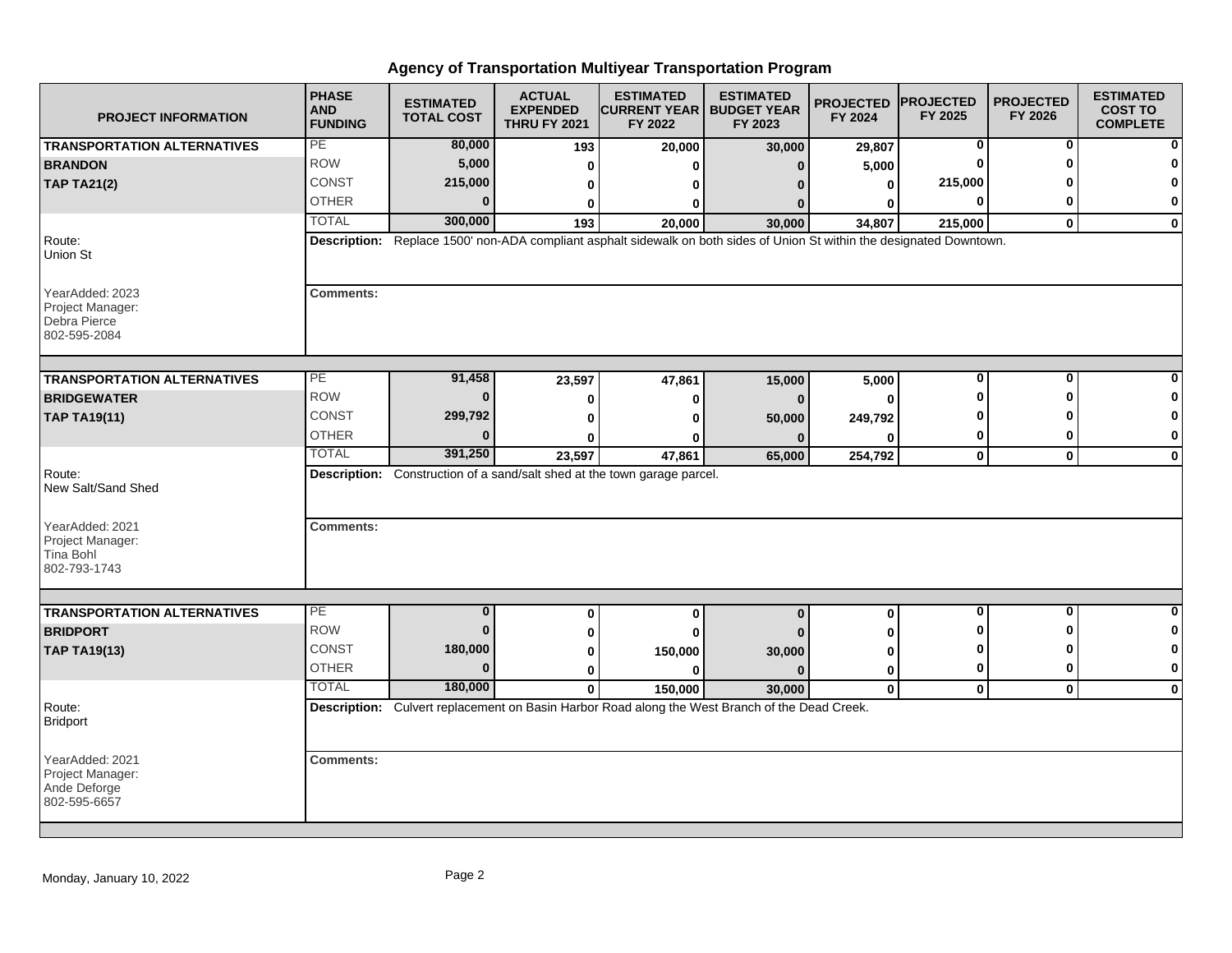| <b>PROJECT INFORMATION</b>                                                 | <b>PHASE</b><br><b>AND</b><br><b>FUNDING</b> | <b>ESTIMATED</b><br><b>TOTAL COST</b> | <b>ACTUAL</b><br><b>EXPENDED</b><br><b>THRU FY 2021</b> | <b>ESTIMATED</b><br><b>CURRENT YEAR   BUDGET YEAR</b><br>FY 2022                                                                                                                                                                                                           | <b>ESTIMATED</b><br>FY 2023 | <b>PROJECTED</b><br>FY 2024 | <b>PROJECTED</b><br>FY 2025 | <b>PROJECTED</b><br>FY 2026 | <b>ESTIMATED</b><br><b>COST TO</b><br><b>COMPLETE</b> |
|----------------------------------------------------------------------------|----------------------------------------------|---------------------------------------|---------------------------------------------------------|----------------------------------------------------------------------------------------------------------------------------------------------------------------------------------------------------------------------------------------------------------------------------|-----------------------------|-----------------------------|-----------------------------|-----------------------------|-------------------------------------------------------|
| <b>TRANSPORTATION ALTERNATIVES</b>                                         | PE                                           | 45,000                                | 3,397                                                   | 30,000                                                                                                                                                                                                                                                                     | 11,603                      | $\bf{0}$                    | 0                           | 0                           |                                                       |
| <b>BRIGHTON</b>                                                            | <b>ROW</b>                                   | $\mathbf{0}$                          | ŋ                                                       | O                                                                                                                                                                                                                                                                          | $\Omega$                    |                             |                             | O                           |                                                       |
| <b>TAP TA20(1)</b>                                                         | <b>CONST</b>                                 | $\bf{0}$                              | 0                                                       | O                                                                                                                                                                                                                                                                          | n                           |                             |                             |                             |                                                       |
|                                                                            | <b>OTHER</b>                                 | $\bf{0}$                              | O                                                       | 0                                                                                                                                                                                                                                                                          | n                           | ŋ                           |                             | O                           | 0                                                     |
|                                                                            | <b>TOTAL</b>                                 | 45,000                                | 3,397                                                   | 30.000                                                                                                                                                                                                                                                                     | 11,603                      | O                           |                             |                             | $\Omega$                                              |
| Route:<br>VT-105                                                           | Description:                                 | intersection.                         |                                                         | Scoping study to define preferred alternatives for upgrading existing sidewalks, creating wayfinding systems, lighting and intersection<br>improvements in downtown island Pond village on Cross St. and where Cross St meets Railroad and Main Streets--the main downtown |                             |                             |                             |                             |                                                       |
| YearAdded: 2023<br>Project Manager:<br>Jon Lemieux<br>802-498-7064         | <b>Comments:</b>                             |                                       |                                                         |                                                                                                                                                                                                                                                                            |                             |                             |                             |                             |                                                       |
| <b>TRANSPORTATION ALTERNATIVES</b>                                         | PE                                           | 50,000                                | 1,938                                                   | 10,000                                                                                                                                                                                                                                                                     | 23,062                      | 15,000                      |                             | $\bf{0}$                    |                                                       |
| <b>BURLINGTON</b>                                                          | <b>ROW</b>                                   | $\bf{0}$                              | O                                                       | O                                                                                                                                                                                                                                                                          | $\mathbf{0}$                | O                           |                             | n                           |                                                       |
| <b>TAP TA20(11)</b>                                                        | <b>CONST</b>                                 | 323,160                               |                                                         | O                                                                                                                                                                                                                                                                          |                             |                             | 323,160                     |                             |                                                       |
|                                                                            | <b>OTHER</b>                                 | $\mathbf{0}$                          |                                                         | O                                                                                                                                                                                                                                                                          |                             |                             |                             | 0                           | 0                                                     |
|                                                                            | <b>TOTAL</b>                                 | 373,160                               | 1,938                                                   | 10,000                                                                                                                                                                                                                                                                     | 23,062                      | 15,000                      | 323,160                     | $\mathbf 0$                 | $\mathbf{0}$                                          |
| Route:<br>Gosse Court                                                      |                                              |                                       |                                                         | Description: Design and construction of a shared use path between Gosse Ct. and James Ave. Schifilliti Park Shared-Use Path.                                                                                                                                               |                             |                             |                             |                             |                                                       |
| YearAdded: 2022<br>Project Manager:<br>Scott Gurley<br>802-498-8874        | <b>Comments:</b>                             |                                       |                                                         |                                                                                                                                                                                                                                                                            |                             |                             |                             |                             |                                                       |
|                                                                            |                                              |                                       |                                                         |                                                                                                                                                                                                                                                                            |                             |                             |                             |                             |                                                       |
| <b>TRANSPORTATION ALTERNATIVES</b>                                         | PE<br><b>ROW</b>                             | 75,000                                | $\bf{0}$                                                | 20,000                                                                                                                                                                                                                                                                     | 40,000                      | 15,000                      | $\bf{0}$                    | $\mathbf 0$                 | ŋ                                                     |
| <b>BURLINGTON</b>                                                          |                                              | 10,000                                |                                                         | 0                                                                                                                                                                                                                                                                          | 10,000                      | 0                           |                             | ŋ                           | 0                                                     |
| <b>TAP TA21(1)</b>                                                         | <b>CONST</b>                                 | 320,000                               |                                                         | n                                                                                                                                                                                                                                                                          | $\Omega$                    | Λ                           | 320,000                     | O                           |                                                       |
|                                                                            | <b>OTHER</b>                                 | $\bf{0}$                              | $\bf{0}$                                                | ŋ                                                                                                                                                                                                                                                                          | $\Omega$                    | U                           |                             | $\mathbf 0$                 | 0                                                     |
|                                                                            | <b>TOTAL</b>                                 | 405,000                               | $\Omega$                                                | 20,000                                                                                                                                                                                                                                                                     | 50,000                      | 15,000                      | 320,000                     | $\mathbf 0$                 | $\Omega$                                              |
| Route:<br>Lake St. Shared Use Path                                         |                                              |                                       |                                                         | Description: Design and construction of a shared use path along Lake Street.                                                                                                                                                                                               |                             |                             |                             |                             |                                                       |
| YearAdded: 2023<br>Project Manager:<br><b>Scott Gurley</b><br>802-498-8874 | <b>Comments:</b>                             |                                       |                                                         |                                                                                                                                                                                                                                                                            |                             |                             |                             |                             |                                                       |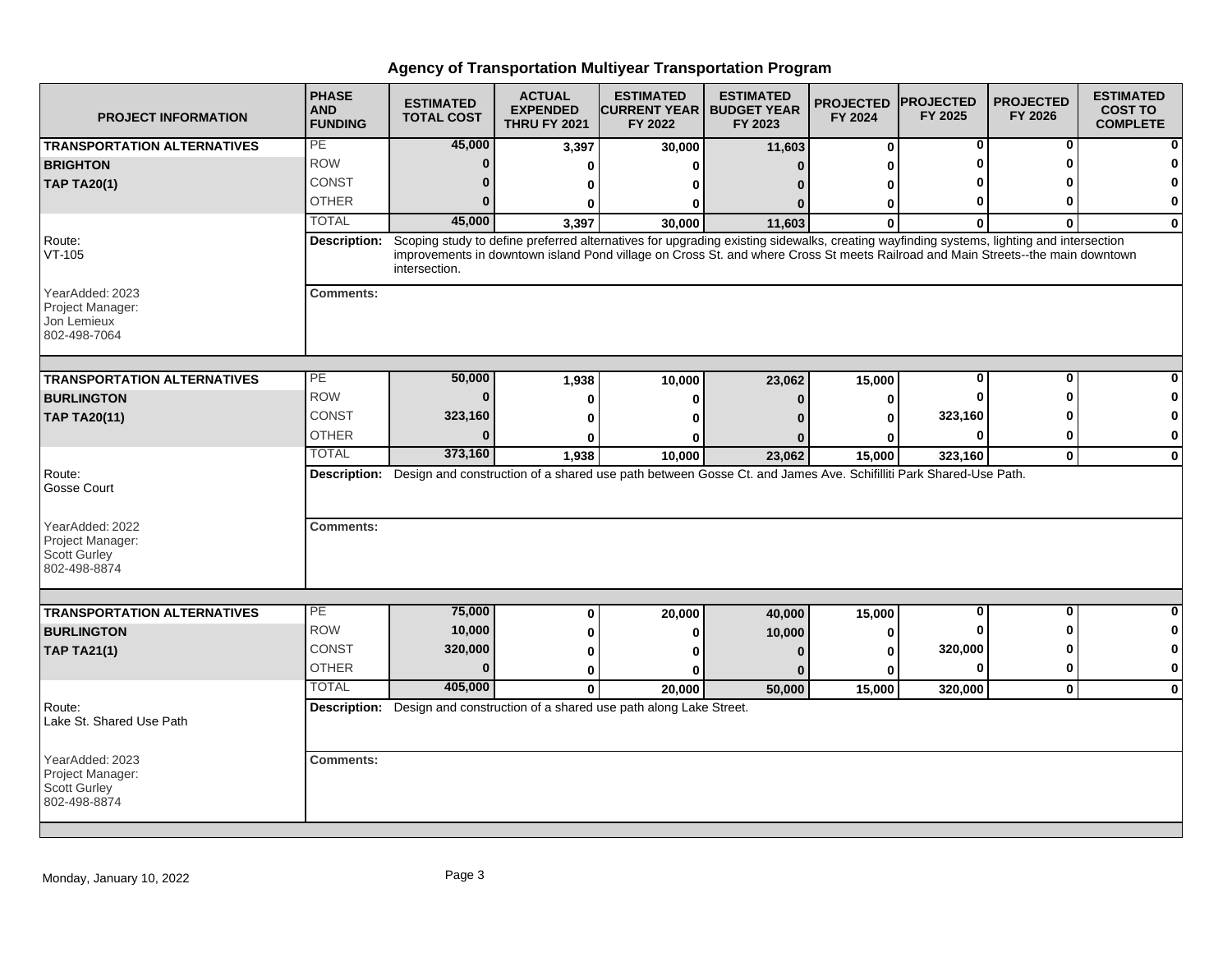| <b>PROJECT INFORMATION</b>                                           | <b>PHASE</b><br><b>AND</b><br><b>FUNDING</b> | <b>ESTIMATED</b><br><b>TOTAL COST</b> | <b>ACTUAL</b><br><b>EXPENDED</b><br><b>THRU FY 2021</b> | <b>ESTIMATED</b><br><b>CURRENT YEAR   BUDGET YEAR</b><br>FY 2022                                                                      | <b>ESTIMATED</b><br>FY 2023 | <b>PROJECTED</b><br>FY 2024 | <b>PROJECTED</b><br>FY 2025 | <b>PROJECTED</b><br>FY 2026 | <b>ESTIMATED</b><br><b>COST TO</b><br><b>COMPLETE</b> |
|----------------------------------------------------------------------|----------------------------------------------|---------------------------------------|---------------------------------------------------------|---------------------------------------------------------------------------------------------------------------------------------------|-----------------------------|-----------------------------|-----------------------------|-----------------------------|-------------------------------------------------------|
| <b>TRANSPORTATION ALTERNATIVES</b>                                   | PE                                           | 38,000                                | 4,426                                                   | 23,574                                                                                                                                | 10,000                      | $\bf{0}$                    | 0                           | 0                           |                                                       |
| <b>CASTLETON</b>                                                     | <b>ROW</b>                                   | $\bf{0}$                              | ŋ                                                       | ŋ                                                                                                                                     | n                           |                             |                             | ŋ                           |                                                       |
| <b>TAP TA19(3)</b>                                                   | CONST                                        | 0                                     | 0                                                       | ŋ                                                                                                                                     |                             |                             |                             |                             | 0                                                     |
|                                                                      | <b>OTHER</b>                                 | 0                                     | 0                                                       | 0                                                                                                                                     | $\Omega$                    | 0                           |                             |                             | 0                                                     |
|                                                                      | <b>TOTAL</b>                                 | 38,000                                | 4,426                                                   | 23,574                                                                                                                                | 10,000                      | $\Omega$                    | $\Omega$                    | $\bf{0}$                    | 0                                                     |
| Route:<br>393 Staso Road                                             |                                              |                                       |                                                         | Description: Address stormwater from the road as well as the adjacent transfer station and existing/proposed sand/salt shed.          |                             |                             |                             |                             |                                                       |
| YearAdded: 2021<br>Project Manager:<br>Peter Pochop<br>802-477-3123  | <b>Comments:</b>                             |                                       |                                                         |                                                                                                                                       |                             |                             |                             |                             |                                                       |
| <b>TRANSPORTATION ALTERNATIVES</b>                                   | PE                                           | 36,000                                |                                                         |                                                                                                                                       |                             | $\bf{0}$                    | 0                           | 0                           |                                                       |
| <b>CASTLETON</b>                                                     | <b>ROW</b>                                   | $\bf{0}$                              | 1,325                                                   | 18,675                                                                                                                                | 16,000                      |                             |                             |                             | 0                                                     |
|                                                                      | <b>CONST</b>                                 | 0                                     | 0                                                       | O                                                                                                                                     | $\Omega$                    |                             |                             |                             | $\bf{0}$                                              |
| <b>TAP TA20(2)</b>                                                   | <b>OTHER</b>                                 | U                                     | 0                                                       | n                                                                                                                                     |                             |                             | 0                           | ŋ                           | 0                                                     |
|                                                                      | <b>TOTAL</b>                                 | 36,000                                | 1,325                                                   | 0<br>18,675                                                                                                                           | 16,000                      | 0<br>$\mathbf 0$            | 0                           | $\bf{0}$                    | 0                                                     |
| Route:<br>VT-4A                                                      |                                              |                                       |                                                         | Description: Village Pedestrian Accessibility Scoping Study - VT4A and South Street                                                   |                             |                             |                             |                             |                                                       |
| YearAdded: 2022<br>Project Manager:<br>Peter Pochop<br>802-477-3123  | <b>Comments:</b>                             |                                       |                                                         |                                                                                                                                       |                             |                             |                             |                             |                                                       |
| <b>TRANSPORTATION ALTERNATIVES</b>                                   | PE                                           | 93,000                                | 92,095                                                  | 905                                                                                                                                   | $\bf{0}$                    | 0                           | 0                           | O                           | 0                                                     |
| <b>CHESTER</b>                                                       | <b>ROW</b>                                   | 1,000                                 | 700                                                     | 300                                                                                                                                   |                             |                             |                             |                             | 0                                                     |
| <b>TAP TA17(9)</b>                                                   | <b>CONST</b>                                 | 685,000                               | 4,123                                                   | 220,000                                                                                                                               | 460,877                     |                             |                             |                             | 0                                                     |
|                                                                      | <b>OTHER</b>                                 | $\bf{0}$                              | $\bf{0}$                                                | O                                                                                                                                     | $\Omega$                    | 0                           | ŋ                           | 0                           | 0                                                     |
|                                                                      | <b>TOTAL</b>                                 | 779,000                               | 96,919                                                  | 221,205                                                                                                                               | 460,877                     | $\bf{0}$                    | $\mathbf{0}$                | $\mathbf{0}$                | $\mathbf 0$                                           |
| Route:<br>Popple Dungeon Rd                                          |                                              |                                       |                                                         | Description: Replacement of an elliptical 11-ft. culvert (BR52) on TH10 (Popple Dungeon Rd.) with larger galvanized steel multiplate. |                             |                             |                             |                             |                                                       |
| YearAdded: 2019<br>Project Manager:<br>Derek Kenison<br>802-595-4316 | <b>Comments:</b>                             |                                       |                                                         |                                                                                                                                       |                             |                             |                             |                             |                                                       |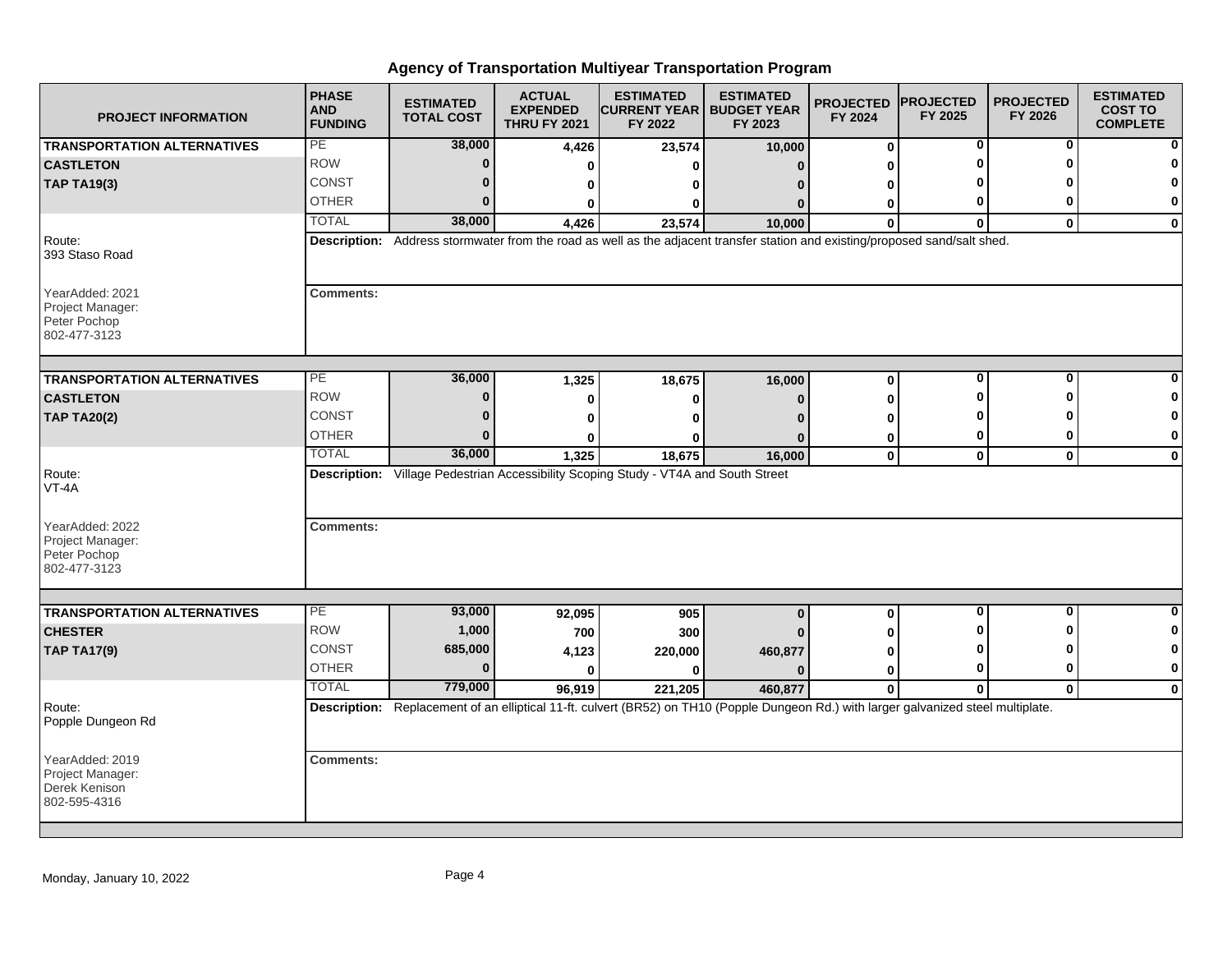| <b>PROJECT INFORMATION</b>                                              | <b>PHASE</b><br><b>AND</b><br><b>FUNDING</b> | <b>ESTIMATED</b><br><b>TOTAL COST</b> | <b>ACTUAL</b><br><b>EXPENDED</b><br><b>THRU FY 2021</b> | <b>ESTIMATED</b><br><b>CURRENT YEAR  </b><br>FY 2022                                                          | <b>ESTIMATED</b><br><b>BUDGET YEAR</b><br>FY 2023 | <b>PROJECTED</b><br>FY 2024 | <b>PROJECTED</b><br>FY 2025 | <b>PROJECTED</b><br>FY 2026 | <b>ESTIMATED</b><br><b>COST TO</b><br><b>COMPLETE</b> |
|-------------------------------------------------------------------------|----------------------------------------------|---------------------------------------|---------------------------------------------------------|---------------------------------------------------------------------------------------------------------------|---------------------------------------------------|-----------------------------|-----------------------------|-----------------------------|-------------------------------------------------------|
| <b>TRANSPORTATION ALTERNATIVES</b>                                      | PE                                           | 72,000                                | 58,608                                                  | 13,392                                                                                                        | $\Omega$                                          | 0                           | 0                           | 0                           |                                                       |
| <b>COLCHESTER</b>                                                       | <b>ROW</b>                                   | 80,000                                | 8,170                                                   | 71,830                                                                                                        |                                                   | 0                           | ŋ                           | ŋ                           |                                                       |
| <b>TAP TA18(1)</b>                                                      | CONST                                        | 324,000                               | 0                                                       | 0                                                                                                             | 324,000                                           | 0                           |                             |                             |                                                       |
|                                                                         | <b>OTHER</b>                                 | $\bf{0}$                              | $\bf{0}$                                                | 0                                                                                                             | $\Omega$                                          | 0                           | 0                           | 0                           | 0                                                     |
|                                                                         | <b>TOTAL</b>                                 | 476,000                               | 66,779                                                  | 85,222                                                                                                        | 324,000                                           | $\bf{0}$                    | $\mathbf{0}$                | $\mathbf{0}$                | $\mathbf 0$                                           |
| Route:<br>Shore Acres Dr.                                               | <b>Description:</b>                          |                                       |                                                         | Design & construction of a variety of storm-water BMPs in the Moorings Stream Watershed.                      |                                                   |                             |                             |                             |                                                       |
| YearAdded: 2020<br>Project Manager:<br>Jon Lemieux<br>802-498-7064      | <b>Comments:</b>                             |                                       |                                                         |                                                                                                               |                                                   |                             |                             |                             |                                                       |
| <b>TRANSPORTATION ALTERNATIVES</b>                                      | $\overline{PE}$                              | 16,000                                | 3,991                                                   | 7,485                                                                                                         | 4,524                                             | 0                           | 0                           | 0                           |                                                       |
| <b>DERBY</b>                                                            | <b>ROW</b>                                   | $\bf{0}$                              | 0                                                       | 0                                                                                                             |                                                   | $\bf{0}$                    | 0                           | ŋ                           |                                                       |
| <b>TAP TA19(1)</b>                                                      | <b>CONST</b>                                 | 63,000                                | 0                                                       | ŋ                                                                                                             |                                                   | 63,000                      |                             |                             |                                                       |
|                                                                         | <b>OTHER</b>                                 | $\bf{0}$                              |                                                         | o                                                                                                             |                                                   | O                           | 0                           | 0                           | $\mathbf 0$                                           |
|                                                                         | <b>TOTAL</b>                                 | 79,000                                | 3,991                                                   | 7,485                                                                                                         | 4,524                                             | 63,000                      | $\mathbf 0$                 | $\mathbf 0$                 | $\bf{0}$                                              |
| Route:<br>Town Garage                                                   |                                              |                                       |                                                         | Description: Removal of existing roof and install of new dome type roof on salt shed.                         |                                                   |                             |                             |                             |                                                       |
| YearAdded: 2021<br>Project Manager:<br>Jon Lemieux<br>802-498-7064      | <b>Comments:</b>                             |                                       |                                                         |                                                                                                               |                                                   |                             |                             |                             |                                                       |
|                                                                         |                                              |                                       |                                                         |                                                                                                               |                                                   |                             |                             |                             |                                                       |
| <b>TRANSPORTATION ALTERNATIVES</b>                                      | PE<br><b>ROW</b>                             | 115,000<br>$\bf{0}$                   | 355                                                     | 30,000                                                                                                        | 84,645                                            | 0                           | $\mathbf 0$<br>0            | $\bf{0}$<br>ŋ               | $\bf{0}$                                              |
| <b>DUXBURY</b>                                                          | <b>CONST</b>                                 | $\bf{0}$                              | 0                                                       | o                                                                                                             |                                                   | $\bf{0}$                    | O                           | ŋ                           |                                                       |
| <b>TAP TA19(6)</b>                                                      | <b>OTHER</b>                                 | $\bf{0}$                              | 0                                                       | ŋ                                                                                                             |                                                   | 0                           | 0                           | 0                           | $\bf{0}$                                              |
|                                                                         | <b>TOTAL</b>                                 | 115,000                               | 0                                                       | ŋ                                                                                                             | n                                                 | 0                           |                             |                             |                                                       |
|                                                                         |                                              |                                       | 355                                                     | 30.000<br>Description: Study on potential reengineering of Camels Hump Road to mitigate erosion and flooding. | 84,645                                            | $\bf{0}$                    | $\mathbf 0$                 | $\mathbf 0$                 | $\mathbf 0$                                           |
| Route:<br>Camels Hump Rd.                                               |                                              |                                       |                                                         |                                                                                                               |                                                   |                             |                             |                             |                                                       |
| YearAdded: 2021<br>Project Manager:<br>Christopher Hunt<br>802-595-4556 | <b>Comments:</b>                             |                                       |                                                         |                                                                                                               |                                                   |                             |                             |                             |                                                       |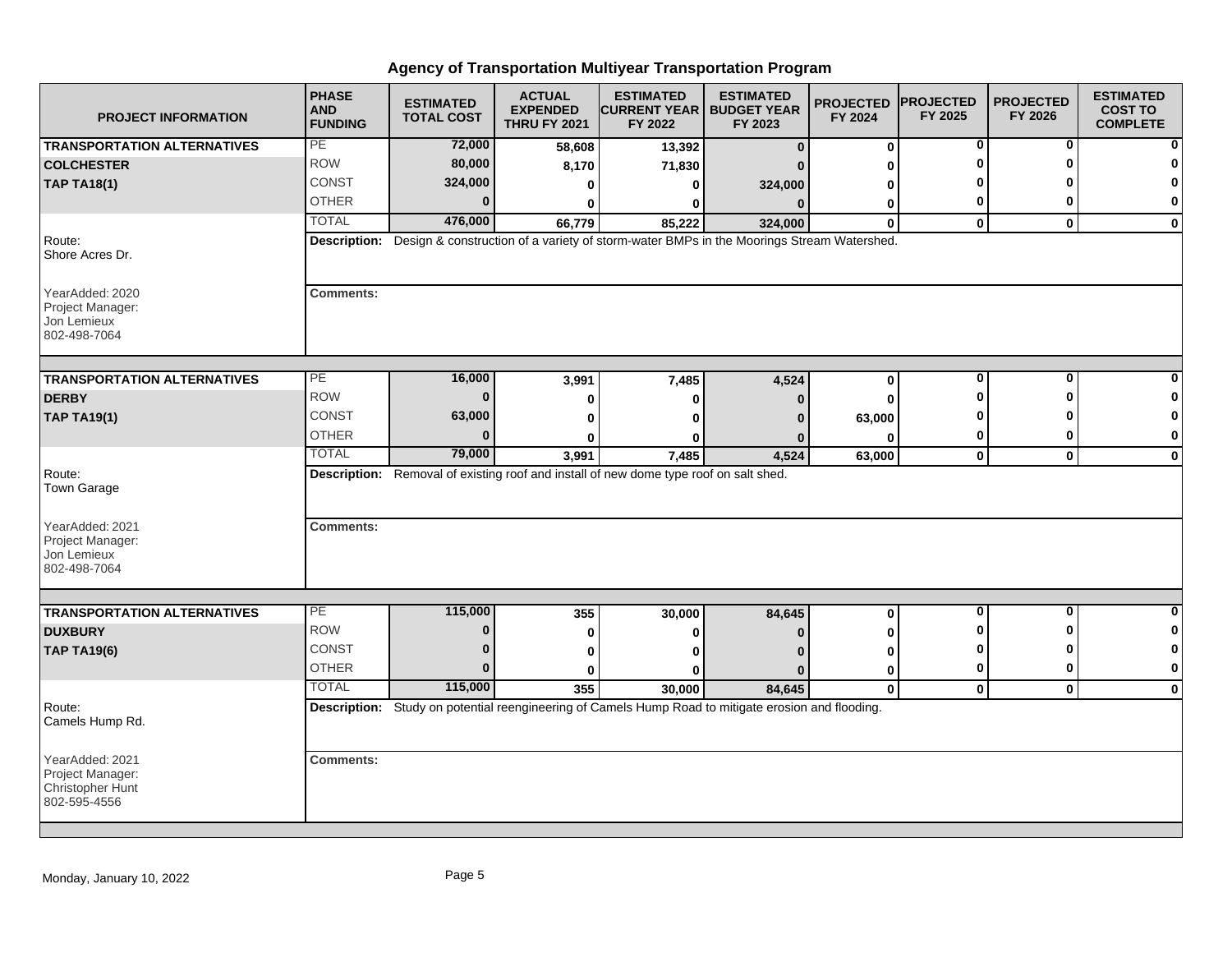| <b>PROJECT INFORMATION</b>                                           | <b>PHASE</b><br><b>AND</b><br><b>FUNDING</b> | <b>ESTIMATED</b><br><b>TOTAL COST</b> | <b>ACTUAL</b><br><b>EXPENDED</b><br><b>THRU FY 2021</b> | <b>ESTIMATED</b><br><b>CURRENT YEAR   BUDGET YEAR</b><br>FY 2022                                                                        | <b>ESTIMATED</b><br>FY 2023 | <b>PROJECTED</b><br>FY 2024 | <b>PROJECTED</b><br>FY 2025 | <b>PROJECTED</b><br>FY 2026 | <b>ESTIMATED</b><br><b>COST TO</b><br><b>COMPLETE</b> |
|----------------------------------------------------------------------|----------------------------------------------|---------------------------------------|---------------------------------------------------------|-----------------------------------------------------------------------------------------------------------------------------------------|-----------------------------|-----------------------------|-----------------------------|-----------------------------|-------------------------------------------------------|
| <b>TRANSPORTATION ALTERNATIVES</b>                                   | PE                                           | 92,000                                | 71,939                                                  | 20,061                                                                                                                                  | $\bf{0}$                    | 0                           | 0                           | 0                           |                                                       |
| <b>ENOSBURG</b>                                                      | <b>ROW</b>                                   | $\bf{0}$                              | 0                                                       | ŋ                                                                                                                                       |                             | ŋ                           | ŋ                           | ŋ                           |                                                       |
| <b>TAP TA17(7)</b>                                                   | <b>CONST</b>                                 | 315,000                               | 4,050                                                   | 210,950                                                                                                                                 | 100,000                     | 0                           |                             |                             |                                                       |
|                                                                      | <b>OTHER</b>                                 | $\Omega$                              | 0                                                       | 0                                                                                                                                       | $\mathbf{0}$                | 0                           | 0                           | ŋ                           | 0                                                     |
|                                                                      | <b>TOTAL</b>                                 | 407,000                               | 75,988                                                  | 231,011                                                                                                                                 | 100,000                     | $\bf{0}$                    | $\bf{0}$                    | $\bf{0}$                    | $\bf{0}$                                              |
| Route:<br>Town Garage                                                | <b>Description:</b>                          | and shares the same contract number.  |                                                         | Design & construction of a new municipal sand & salt shed at the town highway garage. STP MM19(12) supplements funding for this project |                             |                             |                             |                             |                                                       |
| YearAdded: 2019<br>Project Manager:<br>Jon Lemieux<br>802-498-7064   | <b>Comments:</b>                             |                                       |                                                         |                                                                                                                                         |                             |                             |                             |                             |                                                       |
| <b>TRANSPORTATION ALTERNATIVES</b>                                   | PЕ                                           | 100,000                               | 53,714                                                  | 40,000                                                                                                                                  | 6,286                       | 0                           | $\bf{0}$                    | $\bf{0}$                    |                                                       |
| <b>ESSEX</b>                                                         | <b>ROW</b>                                   | 5,000                                 | 1,240                                                   | 3,760                                                                                                                                   |                             | 0                           | ŋ                           | ŋ                           |                                                       |
| <b>TAP TA18(2)</b>                                                   | CONST                                        | 252,000                               | 0                                                       | 27,000                                                                                                                                  | 225,000                     | O                           |                             |                             | n                                                     |
|                                                                      | <b>OTHER</b>                                 | $\Omega$                              |                                                         |                                                                                                                                         |                             | 0                           | 0                           | 0                           | 0                                                     |
|                                                                      | <b>TOTAL</b>                                 | 357,000                               | 54,953                                                  | 70,760                                                                                                                                  | 231,286                     | $\pmb{0}$                   | $\mathbf{0}$                | $\mathbf 0$                 | $\mathbf 0$                                           |
| Route:<br>Sage Circle                                                |                                              |                                       |                                                         | Description: Retrofit of 3 cul-de-sacs with infiltration systems and stabilized outfalls                                                |                             |                             |                             |                             |                                                       |
| YearAdded: 2020<br>Project Manager:<br>Derek Kenison<br>802-595-4316 | <b>Comments:</b>                             |                                       |                                                         |                                                                                                                                         |                             |                             |                             |                             |                                                       |
|                                                                      | PE                                           |                                       |                                                         |                                                                                                                                         |                             |                             | $\mathbf 0$                 | $\mathbf{0}$                | $\bf{0}$                                              |
| <b>TRANSPORTATION ALTERNATIVES</b>                                   | <b>ROW</b>                                   | 24,000<br>$\bf{0}$                    | 5,642                                                   | 18,358                                                                                                                                  | $\bf{0}$                    | 0                           | O                           | ŋ                           | 0                                                     |
| <b>FAIR HAVEN</b>                                                    | CONST                                        | 182,000                               | 0                                                       | 0                                                                                                                                       |                             | 0                           | ŋ                           | ŋ                           | 0                                                     |
| <b>TAP TA19(4)</b>                                                   | <b>OTHER</b>                                 | $\bf{0}$                              | 0                                                       | 10,000                                                                                                                                  | 172,000                     | 0                           | 0                           | 0                           | 0                                                     |
|                                                                      | <b>TOTAL</b>                                 | 206,000                               | $\bf{0}$                                                | $\bf{0}$                                                                                                                                | $\Omega$                    | 0                           |                             |                             |                                                       |
| Route:<br>New Salt Shed                                              |                                              |                                       | 5,642                                                   | 28.358<br>Description: The project intends to replace the existing salt shed with a new structure at a new location.                    | 172,000                     | $\mathbf{0}$                | $\mathbf{0}$                | $\mathbf{0}$                | $\mathbf{0}$                                          |
|                                                                      |                                              |                                       |                                                         |                                                                                                                                         |                             |                             |                             |                             |                                                       |
| YearAdded: 2021<br>Project Manager:<br>Ross Gouin<br>802-595-2381    | <b>Comments:</b>                             |                                       |                                                         |                                                                                                                                         |                             |                             |                             |                             |                                                       |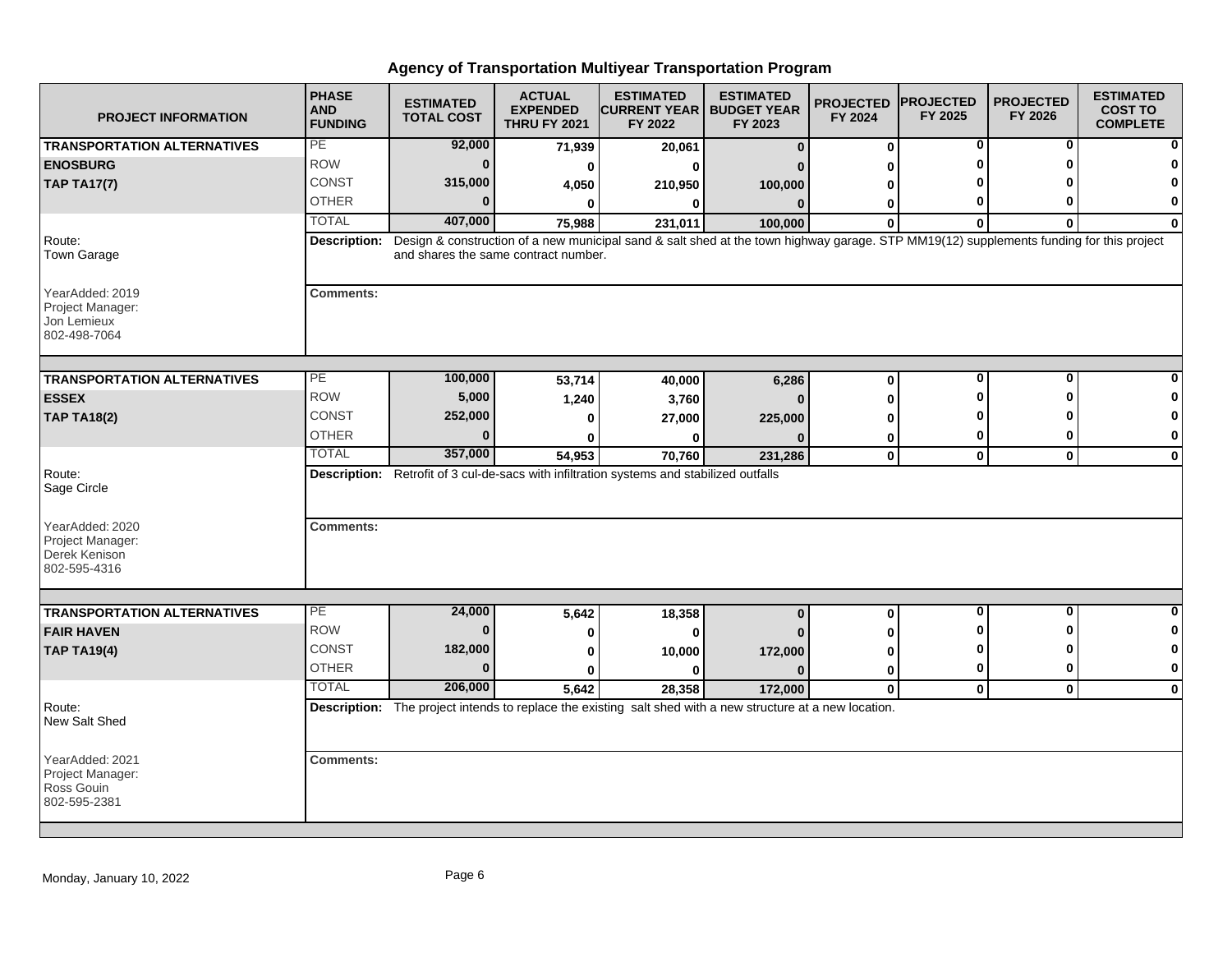| <b>PROJECT INFORMATION</b>                                           | <b>PHASE</b><br><b>AND</b><br><b>FUNDING</b> | <b>ESTIMATED</b><br><b>TOTAL COST</b>                 | <b>ACTUAL</b><br><b>EXPENDED</b><br><b>THRU FY 2021</b> | <b>ESTIMATED</b><br><b>CURRENT YEAR   BUDGET YEAR</b><br>FY 2022 | <b>ESTIMATED</b><br>FY 2023                                                                             | <b>PROJECTED</b><br>FY 2024 | <b>PROJECTED</b><br>FY 2025 | <b>PROJECTED</b><br>FY 2026 | <b>ESTIMATED</b><br><b>COST TO</b><br><b>COMPLETE</b> |
|----------------------------------------------------------------------|----------------------------------------------|-------------------------------------------------------|---------------------------------------------------------|------------------------------------------------------------------|---------------------------------------------------------------------------------------------------------|-----------------------------|-----------------------------|-----------------------------|-------------------------------------------------------|
| <b>TRANSPORTATION ALTERNATIVES</b>                                   | PE                                           | 60,000                                                | 1,100                                                   | 15,000                                                           | 15,000                                                                                                  | 15,000                      | 13,900                      | $\mathbf 0$                 |                                                       |
| <b>FAIR HAVEN</b>                                                    | <b>ROW</b>                                   | $\bf{0}$                                              | 0                                                       | U                                                                | n                                                                                                       | 0                           | 0                           | $\Omega$                    |                                                       |
| <b>TAP TA20(6)</b>                                                   | CONST                                        | 145,894                                               | 0                                                       | 0                                                                |                                                                                                         | 0                           | 55,000                      | 90,894                      | $\Omega$                                              |
|                                                                      | <b>OTHER</b>                                 | $\Omega$                                              | 0                                                       | 0                                                                |                                                                                                         | 0                           | 0                           | ŋ                           | 0                                                     |
|                                                                      | <b>TOTAL</b>                                 | 205,894                                               | 1,100                                                   | 15,000                                                           | 15,000                                                                                                  | 15,000                      | 68,900                      | 90,894                      | $\mathbf 0$                                           |
| Route:<br><b>Town Green</b>                                          |                                              | Description: Adding lighting to paths on Town green.  |                                                         |                                                                  |                                                                                                         |                             |                             |                             |                                                       |
| YearAdded: 2022<br>Project Manager:<br>Derek Kenison<br>802-595-4316 | <b>Comments:</b>                             |                                                       |                                                         |                                                                  |                                                                                                         |                             |                             |                             |                                                       |
| <b>TRANSPORTATION ALTERNATIVES</b>                                   | PE                                           | 91,000                                                |                                                         |                                                                  |                                                                                                         |                             | 5,000                       | 4,954                       |                                                       |
| <b>FAIR HAVEN</b>                                                    | <b>ROW</b>                                   | $\bf{0}$                                              | 1,046                                                   | 40,000                                                           | 30,000                                                                                                  | 10,000                      | 0                           | $\Omega$                    | 0                                                     |
|                                                                      | <b>CONST</b>                                 | 289,113                                               | 0                                                       | $\bf{0}$                                                         | $\Omega$                                                                                                | $\bf{0}$                    | 150,000                     | 139,113                     | $\mathbf 0$                                           |
| <b>TAP TA20(8)</b>                                                   | <b>OTHER</b>                                 | $\bf{0}$                                              | $\bf{0}$                                                | $\bf{0}$                                                         |                                                                                                         | O                           | $\bf{0}$                    | $\bf{0}$                    | 0                                                     |
|                                                                      | <b>TOTAL</b>                                 | 380,113                                               | 0                                                       | 0                                                                |                                                                                                         | 0                           |                             |                             |                                                       |
|                                                                      |                                              |                                                       | 1,046                                                   | 40,000                                                           | 30,000                                                                                                  | 10,000                      | 155,000                     | 144,067                     | $\bf{0}$                                              |
| Route:<br>Fair Haven Park-and-Ride                                   |                                              | Description: Seven rain gardens for green park & ride |                                                         |                                                                  |                                                                                                         |                             |                             |                             |                                                       |
| YearAdded: 2022<br>Project Manager:<br>Derek Kenison<br>802-595-4316 | <b>Comments:</b>                             |                                                       |                                                         |                                                                  |                                                                                                         |                             |                             |                             |                                                       |
|                                                                      |                                              |                                                       |                                                         |                                                                  |                                                                                                         |                             |                             |                             |                                                       |
| <b>TRANSPORTATION ALTERNATIVES</b>                                   | PE                                           | 65,000                                                | 1,989                                                   | 45,011                                                           | 12,000                                                                                                  | 6,000                       | 0                           | 0                           | 0                                                     |
| <b>FAIRFAX</b>                                                       | <b>ROW</b>                                   | 10,000                                                | 0                                                       | 0                                                                | 10,000                                                                                                  | O                           | ŋ                           | ŋ                           | 0                                                     |
| <b>TAP TA20(3)</b>                                                   | <b>CONST</b>                                 | 330,000                                               | 0                                                       | 0                                                                | $\bf{0}$                                                                                                | 330,000                     | 0                           | ŋ                           | 0                                                     |
|                                                                      | <b>OTHER</b>                                 | $\bf{0}$                                              | $\bf{0}$                                                | U                                                                | $\Omega$                                                                                                | $\Omega$                    | $\mathbf 0$                 | $\bf{0}$                    | $\bf{0}$                                              |
|                                                                      | <b>TOTAL</b>                                 | 405,000                                               | 1,989                                                   | 45,011                                                           | 22,000                                                                                                  | 336,000                     | $\mathbf 0$                 | $\mathbf 0$                 | $\mathbf 0$                                           |
| Route:<br>VT-104                                                     |                                              |                                                       |                                                         |                                                                  | Description: Approximately 2700' of new sidewalks in the Village of Fairfax along both sides of VT 104. |                             |                             |                             |                                                       |
| YearAdded: 2022<br>Project Manager:<br>Tina Bohl<br>802-793-1743     | <b>Comments:</b>                             |                                                       |                                                         |                                                                  |                                                                                                         |                             |                             |                             |                                                       |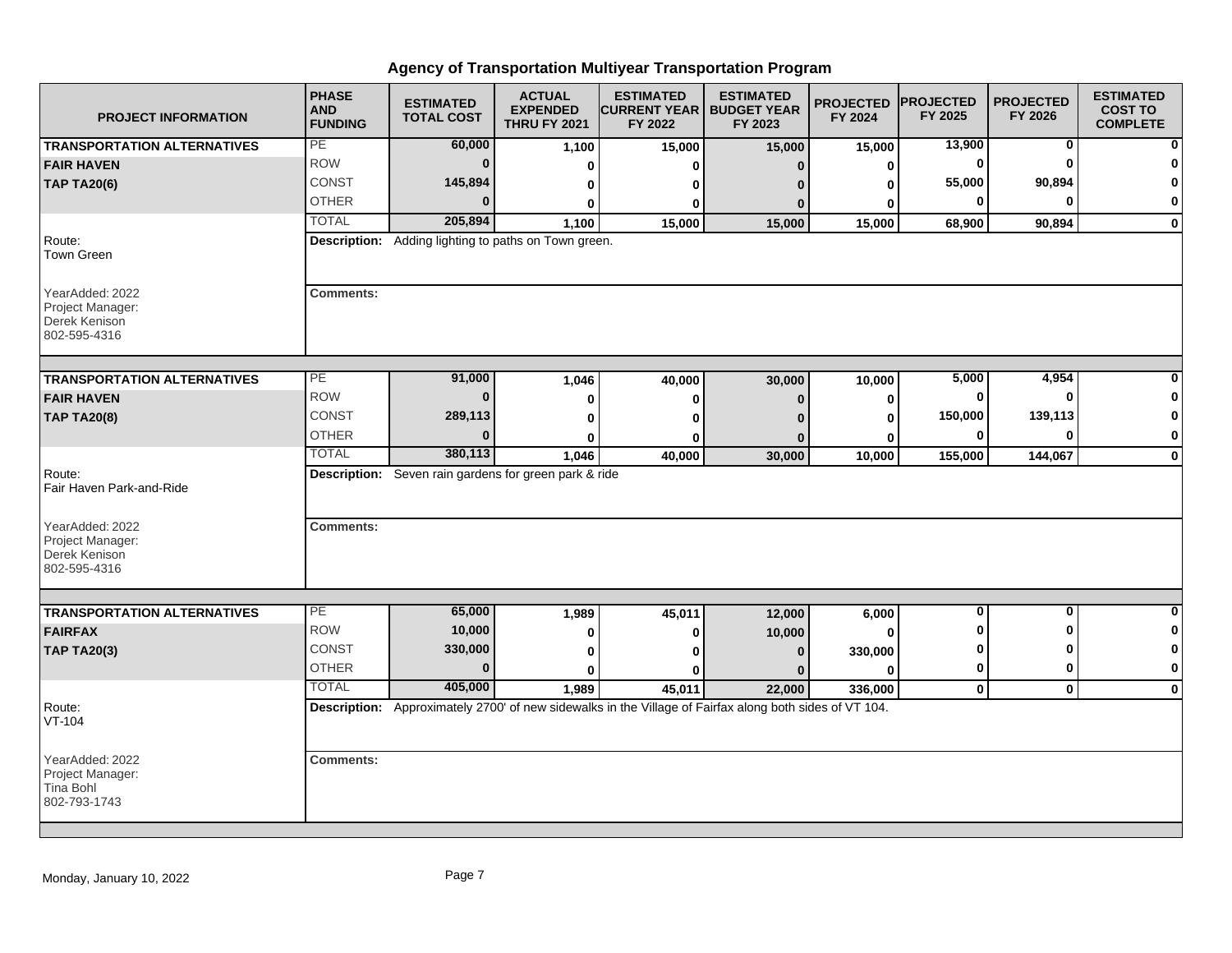| <b>PROJECT INFORMATION</b>                                          | <b>PHASE</b><br><b>AND</b><br><b>FUNDING</b> | <b>ESTIMATED</b><br><b>TOTAL COST</b> | <b>ACTUAL</b><br><b>EXPENDED</b><br><b>THRU FY 2021</b> | <b>ESTIMATED</b><br><b>ICURRENT YEAR I BUDGET YEAR</b><br>FY 2022                                                  | <b>ESTIMATED</b><br>FY 2023 | <b>PROJECTED</b><br>FY 2024 | <b>PROJECTED</b><br>FY 2025 | <b>PROJECTED</b><br>FY 2026 | <b>ESTIMATED</b><br><b>COST TO</b><br><b>COMPLETE</b> |
|---------------------------------------------------------------------|----------------------------------------------|---------------------------------------|---------------------------------------------------------|--------------------------------------------------------------------------------------------------------------------|-----------------------------|-----------------------------|-----------------------------|-----------------------------|-------------------------------------------------------|
| <b>TRANSPORTATION ALTERNATIVES</b>                                  | PE                                           | 53,000                                | 15,034                                                  | 22,966                                                                                                             | 15,000                      | 0                           | 0                           | 0                           |                                                       |
| <b>FRANKLIN</b>                                                     | <b>ROW</b>                                   | 6,000                                 | 0                                                       | 3,000                                                                                                              | 3,000                       | 0                           | O                           | O                           |                                                       |
| <b>TAP TA19(8)</b>                                                  | <b>CONST</b>                                 | 254,200                               | 0                                                       | 0                                                                                                                  | 24,200                      | 230,000                     |                             |                             | n                                                     |
|                                                                     | <b>OTHER</b>                                 | $\bf{0}$                              | 0                                                       | 0                                                                                                                  | $\bf{0}$                    | $\bf{0}$                    | 0                           | 0                           | 0                                                     |
|                                                                     | <b>TOTAL</b>                                 | 313,200                               | 15,034                                                  | 25,966                                                                                                             | 42,200                      | 230,000                     | $\mathbf 0$                 | $\mathbf{0}$                | $\bf{0}$                                              |
| Route:<br>Pidgeon Hill Road                                         |                                              |                                       |                                                         | <b>Description:</b> Replace and realign failed 5' concrete pipe with a 15' x 10' metal pipe arch.                  |                             |                             |                             |                             |                                                       |
| YearAdded: 2021<br>Project Manager:<br>Peter Pochop<br>802-477-3123 | <b>Comments:</b>                             |                                       |                                                         |                                                                                                                    |                             |                             |                             |                             |                                                       |
| <b>TRANSPORTATION ALTERNATIVES</b>                                  | PЕ                                           | 46,500                                | 44,827                                                  | 1,673                                                                                                              | $\bf{0}$                    | $\bf{0}$                    | $\bf{0}$                    | $\bf{0}$                    |                                                       |
| <b>HARTFORD</b>                                                     | <b>ROW</b>                                   | 30,183                                | 30,183                                                  | 0                                                                                                                  |                             | 0                           | ŋ                           | ŋ                           |                                                       |
| <b>STP EH10(18)</b>                                                 | CONST                                        | 301,750                               | 0                                                       | 50,000                                                                                                             | 251,750                     | O                           |                             |                             | n                                                     |
|                                                                     | <b>OTHER</b>                                 | $\Omega$                              | ŋ                                                       |                                                                                                                    |                             | 0                           | 0                           | 0                           | 0                                                     |
|                                                                     | <b>TOTAL</b>                                 | 378,433                               | 75,009                                                  | 51,673                                                                                                             | 251,750                     | $\mathbf{0}$                | $\bf{0}$                    | $\mathbf{0}$                | $\mathbf 0$                                           |
| Route:<br>$US-5$                                                    |                                              | HARTFORD.                             |                                                         | Description: DESIGN AND CONSTRUCTION OF APPROX. 2000 FEET OF SIDEWALK, BIKELANES AND                               |                             |                             |                             | APPURTENANCES, ALONG US5 IN |                                                       |
| YearAdded: 2012<br>Project Manager:<br>Ross Gouin<br>802-595-2381   | <b>Comments:</b>                             |                                       |                                                         |                                                                                                                    |                             |                             |                             |                             |                                                       |
|                                                                     |                                              |                                       |                                                         |                                                                                                                    |                             |                             |                             |                             |                                                       |
| <b>TRANSPORTATION ALTERNATIVES</b>                                  | PE<br><b>ROW</b>                             | 52,000                                | 42,261                                                  | 7,000                                                                                                              | 2,739                       | 0                           | $\mathbf 0$<br>O            | $\mathbf{0}$<br>ŋ           | $\bf{0}$                                              |
| <b>HYDE PARK</b>                                                    |                                              | 20,000                                | 4,101                                                   | 15,899                                                                                                             |                             | O                           |                             |                             | 0                                                     |
| <b>STP EH05(37)</b>                                                 | CONST                                        | 111,000                               | 0                                                       | 0                                                                                                                  | 60,000                      | 51,000                      | ŋ                           | ŋ                           | 0                                                     |
|                                                                     | <b>OTHER</b>                                 | $\bf{0}$                              | $\bf{0}$                                                | 0                                                                                                                  | $\bf{0}$                    | $\bf{0}$                    | 0                           | 0                           | $\mathbf 0$                                           |
|                                                                     | <b>TOTAL</b>                                 | 183,000                               | 46,363                                                  | 22.899                                                                                                             | 62,739                      | 51,000                      | $\bf{0}$                    | $\mathbf{0}$                | $\Omega$                                              |
| Route:<br>Johnson St.                                               |                                              | INTERSECTION IN HYDE PARK.            |                                                         | Description: INSTALL ADA-COMPLIANT SIDEWALKS, CROSSINGS, AND REALIGN THE JOHNSON STREET EXTENSION/WEST MAIN STREET |                             |                             |                             |                             |                                                       |
| YearAdded: 2015<br>Project Manager:<br>Jon Lemieux<br>802-498-7064  | <b>Comments:</b>                             |                                       |                                                         |                                                                                                                    |                             |                             |                             |                             |                                                       |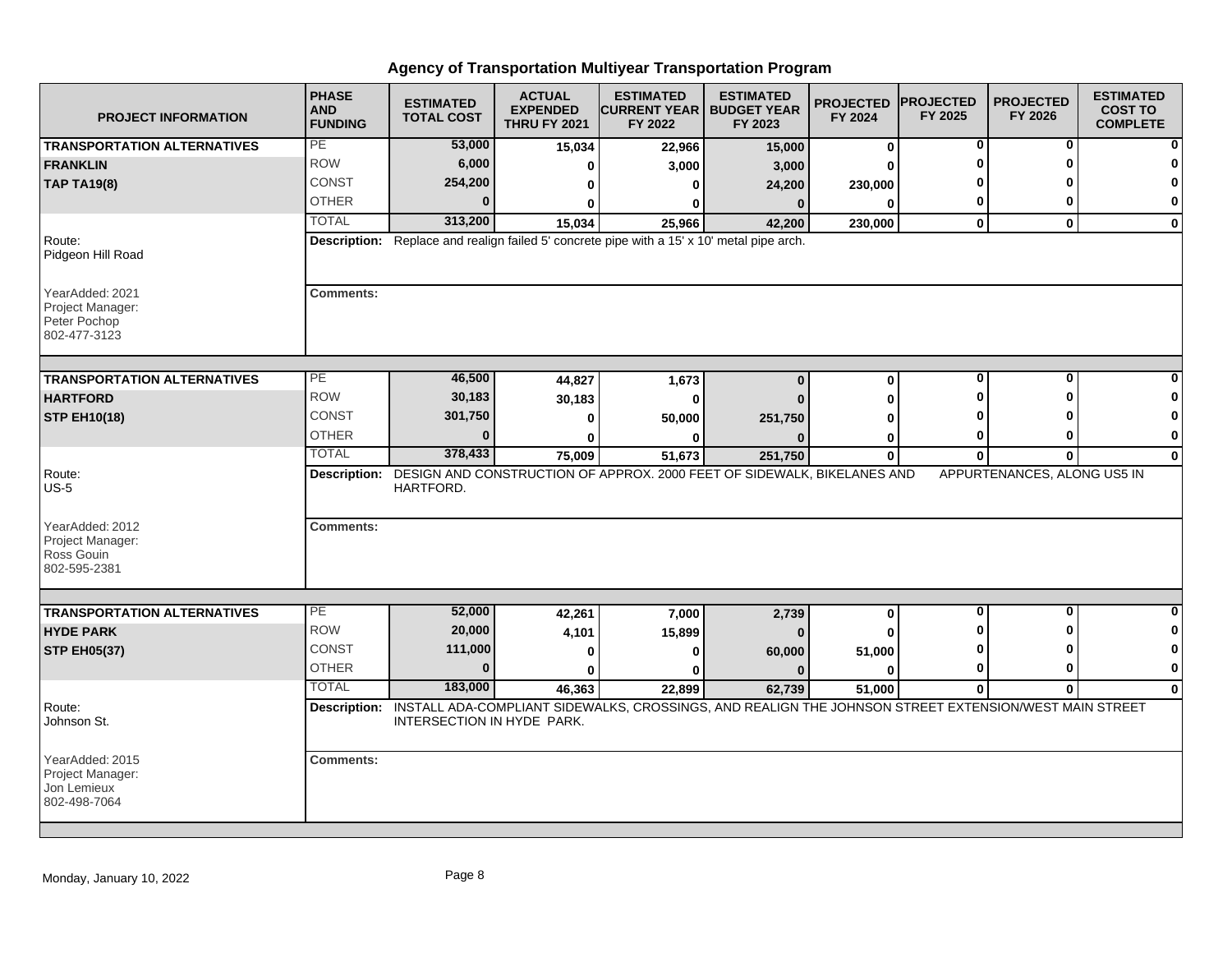| <b>PROJECT INFORMATION</b>                                           | <b>PHASE</b><br><b>AND</b><br><b>FUNDING</b> | <b>ESTIMATED</b><br><b>TOTAL COST</b>                               | <b>ACTUAL</b><br><b>EXPENDED</b><br><b>THRU FY 2021</b> | <b>ESTIMATED</b><br><b>CURRENT YEAR   BUDGET YEAR</b><br>FY 2022                                                                         | <b>ESTIMATED</b><br>FY 2023 | <b>PROJECTED</b><br>FY 2024 | <b>PROJECTED</b><br>FY 2025 | <b>PROJECTED</b><br>FY 2026 | <b>ESTIMATED</b><br><b>COST TO</b><br><b>COMPLETE</b> |
|----------------------------------------------------------------------|----------------------------------------------|---------------------------------------------------------------------|---------------------------------------------------------|------------------------------------------------------------------------------------------------------------------------------------------|-----------------------------|-----------------------------|-----------------------------|-----------------------------|-------------------------------------------------------|
| <b>TRANSPORTATION ALTERNATIVES</b>                                   | PE                                           | 83,000                                                              | 55,432                                                  | 15,000                                                                                                                                   | 7,000                       | 5,568                       | 0                           | 0                           |                                                       |
| <b>JERICHO</b>                                                       | <b>ROW</b>                                   | 15,000                                                              | 5,523                                                   | 9,477                                                                                                                                    | $\Omega$                    | 0                           | O                           | ŋ                           |                                                       |
| <b>TAP TA17(1)</b>                                                   | <b>CONST</b>                                 | 330,000                                                             | 0                                                       | 0                                                                                                                                        | 160,000                     | 170,000                     |                             |                             | O                                                     |
|                                                                      | <b>OTHER</b>                                 | $\bf{0}$                                                            | 0                                                       | 0                                                                                                                                        | $\bf{0}$                    | $\bf{0}$                    | 0                           | ŋ                           | 0                                                     |
|                                                                      | <b>TOTAL</b>                                 | 428,000                                                             | 60,955                                                  | 24,477                                                                                                                                   | 167,000                     | 175,568                     | $\bf{0}$                    | $\bf{0}$                    | $\bf{0}$                                              |
| Route:<br>$VT-15$                                                    | Description:                                 | intersection.                                                       |                                                         | Design and Construct 1000-ft. of sidewalk, installation of 2 crosswalks with RRFB's & mountable splitter islands at VT 15 & Lee River Rd |                             |                             |                             |                             |                                                       |
| YearAdded: 2019<br>Project Manager:<br>Derek Kenison<br>802-595-4316 | <b>Comments:</b>                             |                                                                     |                                                         |                                                                                                                                          |                             |                             |                             |                             |                                                       |
| <b>TRANSPORTATION ALTERNATIVES</b>                                   | $\overline{PE}$                              | 90,000                                                              | 48,313                                                  | 25,000                                                                                                                                   | 10,000                      | 6,687                       | $\bf{0}$                    | $\bf{0}$                    |                                                       |
| <b>MONTGOMERY</b>                                                    | <b>ROW</b>                                   | 15,000                                                              | 0                                                       | 15,000                                                                                                                                   | $\bf{0}$                    | 0                           | ŋ                           | ŋ                           | n                                                     |
| <b>TAP TA19(2)</b>                                                   | <b>CONST</b>                                 | 300,000                                                             | $\bf{0}$                                                | 0                                                                                                                                        | n                           | 300,000                     | o                           |                             | 0                                                     |
|                                                                      | <b>OTHER</b>                                 | $\bf{0}$                                                            | 0                                                       | 0                                                                                                                                        |                             | 0                           | 0                           | 0                           | 0                                                     |
|                                                                      | <b>TOTAL</b>                                 | 405,000                                                             | 48,313                                                  | 40.000                                                                                                                                   | 10,000                      | 306,687                     | $\mathbf{0}$                | $\mathbf{0}$                | $\mathbf 0$                                           |
| Route:<br><b>Trout River Stream Bank</b>                             |                                              | Description: Trout River bank stabilization at Longley Bridge Road. |                                                         |                                                                                                                                          |                             |                             |                             |                             |                                                       |
| YearAdded: 2021<br>Project Manager:<br>Tina Bohl<br>802-793-1743     | <b>Comments:</b>                             |                                                                     |                                                         |                                                                                                                                          |                             |                             |                             |                             |                                                       |
|                                                                      |                                              |                                                                     |                                                         |                                                                                                                                          |                             |                             |                             |                             |                                                       |
| <b>TRANSPORTATION ALTERNATIVES</b>                                   | PE<br><b>ROW</b>                             | 115,000                                                             | $\bf{0}$                                                | 5,000                                                                                                                                    | 75,000                      | 35,000                      | 0                           | 0                           | 0                                                     |
| <b>MONTGOMERY</b>                                                    |                                              | 10,000                                                              | $\bf{0}$                                                | 0                                                                                                                                        | 1,000                       | 7,000                       | 2,000                       | $\bf{0}$                    | 0                                                     |
| <b>TAP TA21(5)</b>                                                   | CONST                                        | 290,000<br>$\Omega$                                                 | 0                                                       | ŋ                                                                                                                                        | $\Omega$                    | 0                           | 20,000                      | 270,000                     | 0                                                     |
|                                                                      | <b>OTHER</b>                                 |                                                                     | 0                                                       | ŋ                                                                                                                                        | n                           | U                           | 0                           | $\bf{0}$                    | $\pmb{0}$                                             |
|                                                                      | <b>TOTAL</b>                                 | 415,000                                                             | $\mathbf{0}$                                            | 5,000                                                                                                                                    | 76,000                      | 42,000                      | 22,000                      | 270,000                     | $\mathbf 0$                                           |
| Route:<br>VT-242                                                     |                                              |                                                                     |                                                         | Description: Pedestrian and bike path upgrades to North Main Street in Montgomery and Main Street in Montgomery Center                   |                             |                             |                             |                             |                                                       |
| YearAdded: 2023<br>Project Manager:<br>Peter Pochop<br>802-477-3123  | <b>Comments:</b>                             |                                                                     |                                                         |                                                                                                                                          |                             |                             |                             |                             |                                                       |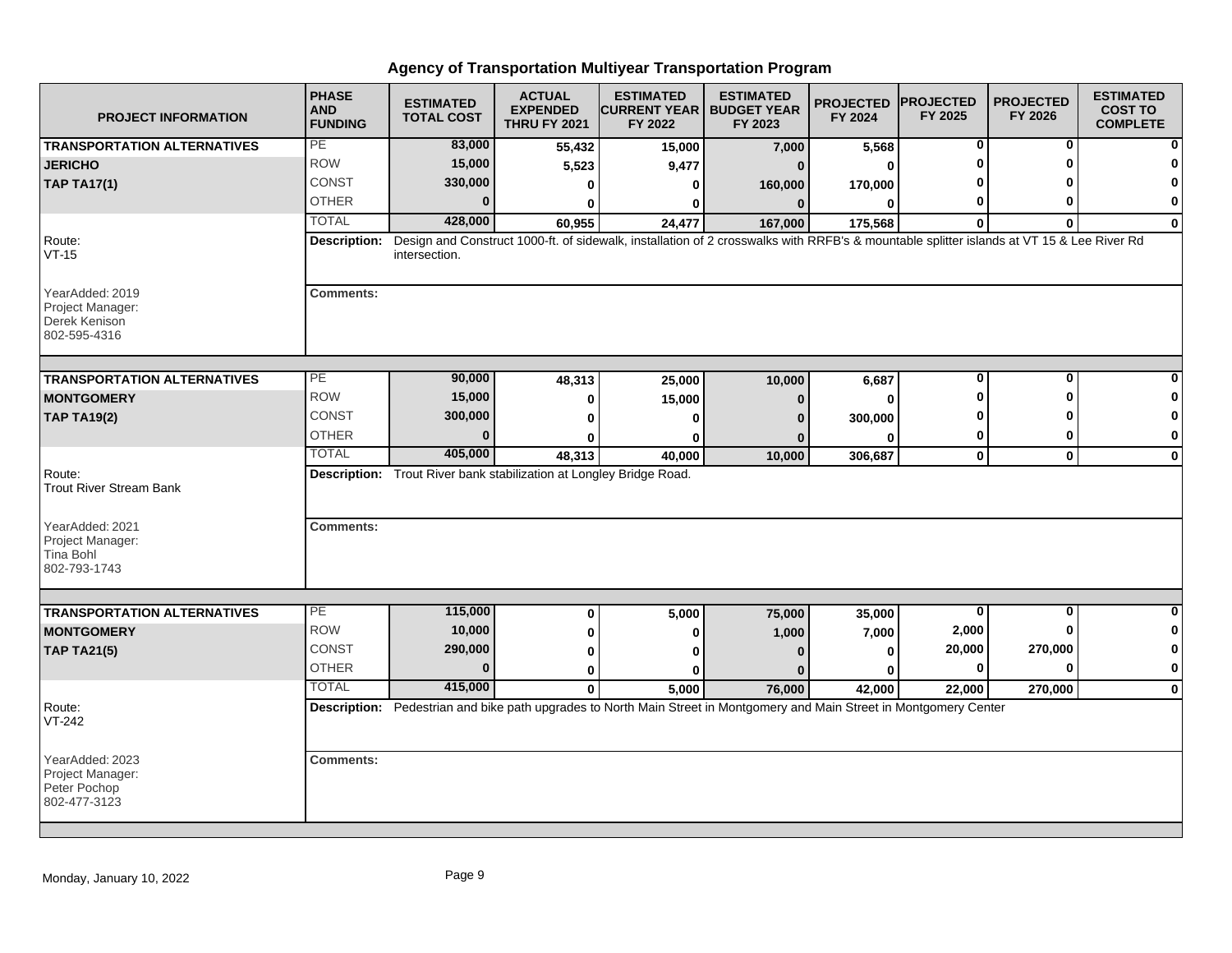| <b>PROJECT INFORMATION</b>                                                 | <b>PHASE</b><br><b>AND</b><br><b>FUNDING</b> | <b>ESTIMATED</b><br><b>TOTAL COST</b> | <b>ACTUAL</b><br><b>EXPENDED</b><br><b>THRU FY 2021</b> | <b>ESTIMATED</b><br><b>CURRENT YEAR   BUDGET YEAR</b><br>FY 2022                                                                                                                                                                           | <b>ESTIMATED</b><br>FY 2023 | <b>PROJECTED</b><br>FY 2024 | <b>PROJECTED</b><br>FY 2025 | <b>PROJECTED</b><br>FY 2026 | <b>ESTIMATED</b><br><b>COST TO</b><br><b>COMPLETE</b> |
|----------------------------------------------------------------------------|----------------------------------------------|---------------------------------------|---------------------------------------------------------|--------------------------------------------------------------------------------------------------------------------------------------------------------------------------------------------------------------------------------------------|-----------------------------|-----------------------------|-----------------------------|-----------------------------|-------------------------------------------------------|
| <b>TRANSPORTATION ALTERNATIVES</b>                                         | PE                                           | 44,000                                | 27,953                                                  | 16,047                                                                                                                                                                                                                                     | $\bf{0}$                    | 0                           | 0                           | 0                           | ŋ                                                     |
| <b>NEWFANE</b>                                                             | <b>ROW</b>                                   | 14,000                                | 5,279                                                   | 8,721                                                                                                                                                                                                                                      |                             |                             |                             |                             |                                                       |
| <b>TAP TA18(5)</b>                                                         | CONST                                        | 199,000                               | 0                                                       | 21,000                                                                                                                                                                                                                                     | 178,000                     |                             |                             |                             | 0                                                     |
|                                                                            | <b>OTHER</b>                                 | $\bf{0}$                              | 0                                                       | 0                                                                                                                                                                                                                                          | $\bf{0}$                    | 0                           |                             | ŋ                           | 0                                                     |
|                                                                            | <b>TOTAL</b>                                 | 257,000                               | 33,232                                                  | 45,768                                                                                                                                                                                                                                     | 178,000                     | $\mathbf{0}$                | $\Omega$                    | $\bf{0}$                    | 0                                                     |
| Route:<br>Depot Road                                                       | Description:                                 |                                       |                                                         | Replacement of an existing 24" CMP culvert with a new 6' tall by 8' wide concrete box culvert, cutoff walls, wing walls, channel and streambank<br>restoration, reconstruction of the roadway, guardrail and incidental items as required. |                             |                             |                             |                             |                                                       |
| YearAdded: 2020<br>Project Manager:<br>Peter Pochop<br>802-477-3123        | <b>Comments:</b>                             |                                       |                                                         |                                                                                                                                                                                                                                            |                             |                             |                             |                             |                                                       |
| <b>TRANSPORTATION ALTERNATIVES</b>                                         | PE                                           | 89,000                                | 52,941                                                  | 36,059                                                                                                                                                                                                                                     | $\bf{0}$                    | $\bf{0}$                    | $\bf{0}$                    | O                           |                                                       |
| <b>NORWICH</b>                                                             | <b>ROW</b>                                   | $\Omega$                              | 0                                                       | 0                                                                                                                                                                                                                                          |                             | U                           |                             |                             | ŋ                                                     |
| <b>TAP TA19(12)</b>                                                        | CONST                                        | 375,000                               | 0                                                       | 25,000                                                                                                                                                                                                                                     | 350,000                     | ŋ                           |                             |                             | 0                                                     |
|                                                                            | <b>OTHER</b>                                 | $\Omega$                              | U                                                       | 0                                                                                                                                                                                                                                          |                             | 0                           | 0                           | o                           | 0                                                     |
|                                                                            | <b>TOTAL</b>                                 | 464,000                               | 52,941                                                  | 61,059                                                                                                                                                                                                                                     | 350,000                     | $\mathbf 0$                 | $\mathbf 0$                 | $\bf{0}$                    | $\mathbf 0$                                           |
| Route:<br><b>Tigertown Road</b>                                            |                                              |                                       |                                                         | Description: Replacement of two under-sized culverts on Tigertown Road.                                                                                                                                                                    |                             |                             |                             |                             |                                                       |
| YearAdded: 2021<br>Project Manager:<br><b>Scott Gurley</b><br>802-498-8874 | <b>Comments:</b>                             |                                       |                                                         |                                                                                                                                                                                                                                            |                             |                             |                             |                             |                                                       |
|                                                                            | PE                                           |                                       |                                                         |                                                                                                                                                                                                                                            |                             |                             | $\bf{0}$                    | O                           | 0                                                     |
| <b>TRANSPORTATION ALTERNATIVES</b><br><b>PITTSFORD</b>                     | <b>ROW</b>                                   | 33,000<br>$\bf{0}$                    | 1,708                                                   | 20,000                                                                                                                                                                                                                                     | 11,292                      | 0                           |                             | ŋ                           | 0                                                     |
|                                                                            | <b>CONST</b>                                 | $\bf{0}$                              | 0                                                       | 0                                                                                                                                                                                                                                          |                             |                             |                             |                             | 0                                                     |
| <b>TAP TA20(9)</b>                                                         | <b>OTHER</b>                                 | $\Omega$                              | 0                                                       | ŋ                                                                                                                                                                                                                                          |                             | ŋ                           | 0                           | $\mathbf{0}$                | 0                                                     |
|                                                                            | <b>TOTAL</b>                                 | 33,000                                | <sup>0</sup>                                            | ŋ                                                                                                                                                                                                                                          | n                           | U                           |                             |                             |                                                       |
| Route:<br>TH#5, 6, 24, 25 & 41                                             |                                              |                                       | 1,708                                                   | 20,000<br>Description: Scoping for sidewalks on Plains Road, Terounzo Road, Pinewoods Road, Arch Street and Mechanic St.                                                                                                                   | 11,292                      | $\bf{0}$                    | $\mathbf 0$                 | $\mathbf{0}$                | 0                                                     |
| YearAdded: 2022<br>Project Manager:<br>Peter Pochop<br>802-477-3123        | <b>Comments:</b>                             |                                       |                                                         |                                                                                                                                                                                                                                            |                             |                             |                             |                             |                                                       |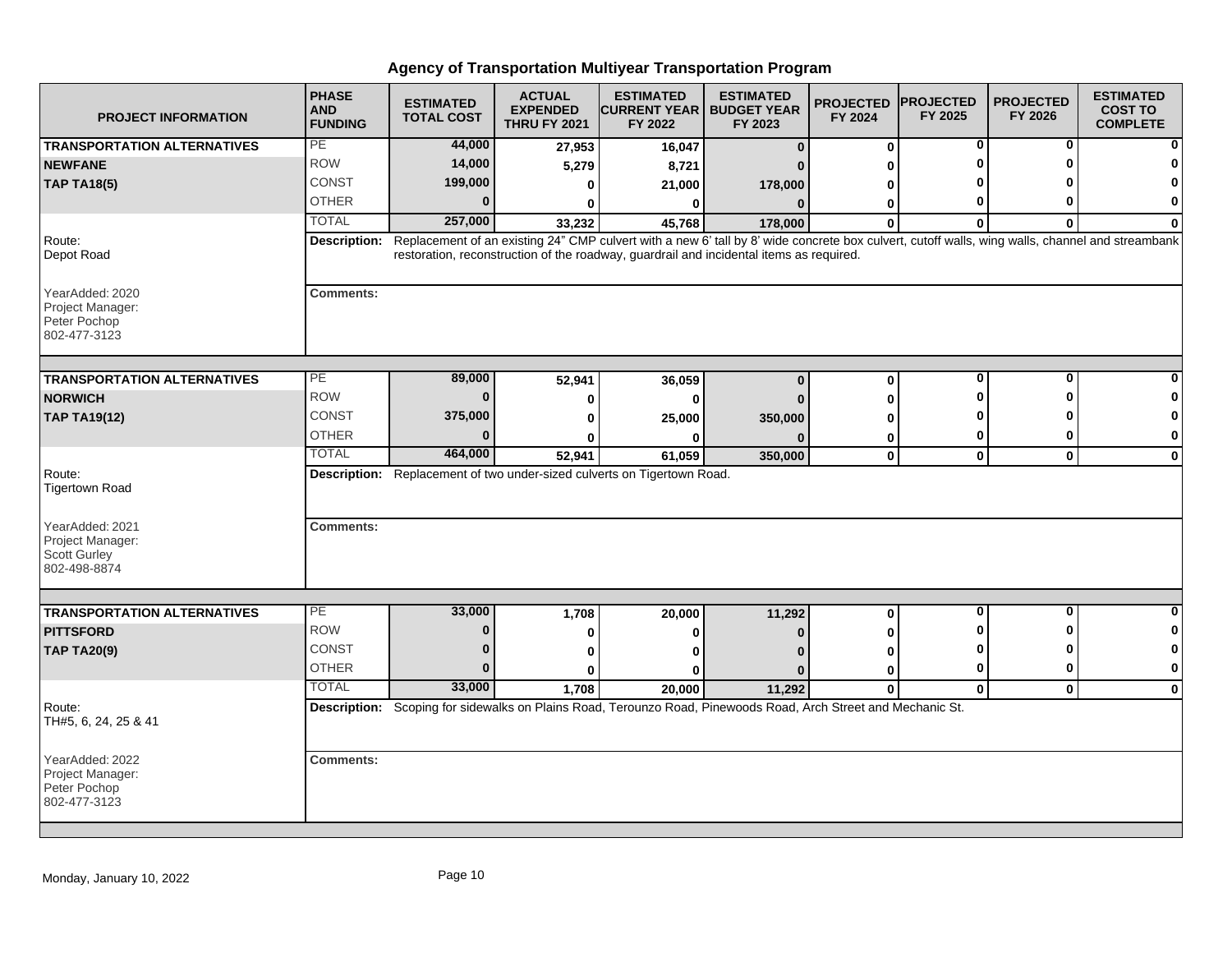| <b>PROJECT INFORMATION</b>                                         | <b>PHASE</b><br><b>AND</b><br><b>FUNDING</b> | <b>ESTIMATED</b><br><b>TOTAL COST</b> | <b>ACTUAL</b><br><b>EXPENDED</b><br><b>THRU FY 2021</b> | <b>ESTIMATED</b><br><b>CURRENT YEAR   BUDGET YEAR</b><br>FY 2022         | <b>ESTIMATED</b><br>FY 2023                                                                                                                            | <b>PROJECTED</b><br>FY 2024 | <b>PROJECTED</b><br>FY 2025 | <b>PROJECTED</b><br>FY 2026 | <b>ESTIMATED</b><br><b>COST TO</b><br><b>COMPLETE</b> |
|--------------------------------------------------------------------|----------------------------------------------|---------------------------------------|---------------------------------------------------------|--------------------------------------------------------------------------|--------------------------------------------------------------------------------------------------------------------------------------------------------|-----------------------------|-----------------------------|-----------------------------|-------------------------------------------------------|
| <b>TRANSPORTATION ALTERNATIVES</b>                                 | PE                                           | 32,000                                | 2,400                                                   | 12,000                                                                   | 12,000                                                                                                                                                 | 5,600                       | 0                           | $\bf{0}$                    |                                                       |
| <b>PROCTOR</b>                                                     | <b>ROW</b>                                   | 5,000                                 | 0                                                       | O                                                                        | $\Omega$                                                                                                                                               | 0                           | 5,000                       | $\Omega$                    |                                                       |
| <b>TAP TA20(5)</b>                                                 | CONST                                        | 170,000                               | 0                                                       | ŋ                                                                        |                                                                                                                                                        | ŋ                           | 0                           | 170,000                     |                                                       |
|                                                                    | <b>OTHER</b>                                 | $\bf{0}$                              | 0                                                       | 0                                                                        |                                                                                                                                                        |                             | 0                           | O                           | 0                                                     |
|                                                                    | <b>TOTAL</b>                                 | 207,000                               | 2,400                                                   | 12,000                                                                   | 12,000                                                                                                                                                 | 5,600                       | 5,000                       | 170,000                     | $\mathbf{0}$                                          |
| Route:<br>$VT-3$                                                   |                                              |                                       |                                                         |                                                                          | Description: Replacement of asphalt sidewalk on west side of South St. - Approximately 900 ft.                                                         |                             |                             |                             |                                                       |
| YearAdded: 2022<br>Project Manager:<br>Jon Lemieux<br>802-498-7064 | <b>Comments:</b>                             |                                       |                                                         |                                                                          |                                                                                                                                                        |                             |                             |                             |                                                       |
| <b>TRANSPORTATION ALTERNATIVES</b>                                 | PЕ                                           | 0                                     | 0                                                       | $\bf{0}$                                                                 | $\bf{0}$                                                                                                                                               | 0                           | 0                           | 0                           |                                                       |
| <b>RUTLAND CITY</b>                                                | <b>ROW</b>                                   | $\bf{0}$                              | 0                                                       | 0                                                                        |                                                                                                                                                        | O                           |                             | ŋ                           |                                                       |
| <b>TAP TA17(13)</b>                                                | <b>CONST</b>                                 | 113,928                               | $\bf{0}$                                                |                                                                          |                                                                                                                                                        | 113,928                     |                             |                             |                                                       |
|                                                                    | <b>OTHER</b>                                 | $\Omega$                              | 0                                                       | o                                                                        |                                                                                                                                                        | O                           | 0                           | ŋ                           | 0                                                     |
|                                                                    | <b>TOTAL</b>                                 | 113,928                               | $\mathbf{0}$                                            | $\bf{0}$                                                                 | $\mathbf{0}$                                                                                                                                           | 113,928                     | 0                           | 0                           | $\bf{0}$                                              |
| Route:<br>Segment 3                                                |                                              |                                       |                                                         | use path and a pedestrian bridge. (Combined with Rutland City BP14(24)). | Description: Design and construction of segment 3 of the Rutland Creek Path from Monsignor Park across East Creek. Construction will include a shared- |                             |                             |                             |                                                       |
| YearAdded: 2021<br>Project Manager:<br>Jon Lemieux<br>802-498-7064 | <b>Comments:</b>                             |                                       |                                                         |                                                                          |                                                                                                                                                        |                             |                             |                             |                                                       |
|                                                                    |                                              |                                       |                                                         |                                                                          |                                                                                                                                                        |                             |                             |                             |                                                       |
| <b>TRANSPORTATION ALTERNATIVES</b>                                 | PE                                           | $\bf{0}$                              | 0                                                       | 0                                                                        | $\bf{0}$                                                                                                                                               | 0                           | $\mathbf 0$                 | $\mathbf{0}$                |                                                       |
| <b>RUTLAND CITY</b>                                                | <b>ROW</b>                                   | $\bf{0}$                              | 0                                                       | 0                                                                        |                                                                                                                                                        |                             |                             | ŋ                           | 0                                                     |
| <b>TAP TA21(3)</b>                                                 | CONST                                        | 375,000                               | 0                                                       | ŋ                                                                        |                                                                                                                                                        | 375,000                     | ŋ                           | ŋ                           |                                                       |
|                                                                    | <b>OTHER</b>                                 | $\Omega$                              | 0                                                       | 0                                                                        | $\bf{0}$                                                                                                                                               | $\bf{0}$                    | 0                           | O                           | $\mathbf 0$                                           |
|                                                                    | <b>TOTAL</b>                                 | 375,000                               | $\mathbf{0}$                                            | $\bf{0}$                                                                 | $\mathbf{0}$                                                                                                                                           | 375,000                     | $\mathbf{0}$                | $\bf{0}$                    | $\bf{0}$                                              |
| Route:<br><b>Rutland Creek Path</b>                                | Description:                                 | use path and a pedestrian bridge.     |                                                         |                                                                          | Design and construction of segment 3 of the Rutland Creek Path from Monsignor Park across East Creek. Construction will include a shared-              |                             |                             |                             |                                                       |
| YearAdded: 2023<br>Project Manager:<br>Jon Lemieux<br>802-498-7064 | <b>Comments:</b>                             |                                       |                                                         |                                                                          |                                                                                                                                                        |                             |                             |                             |                                                       |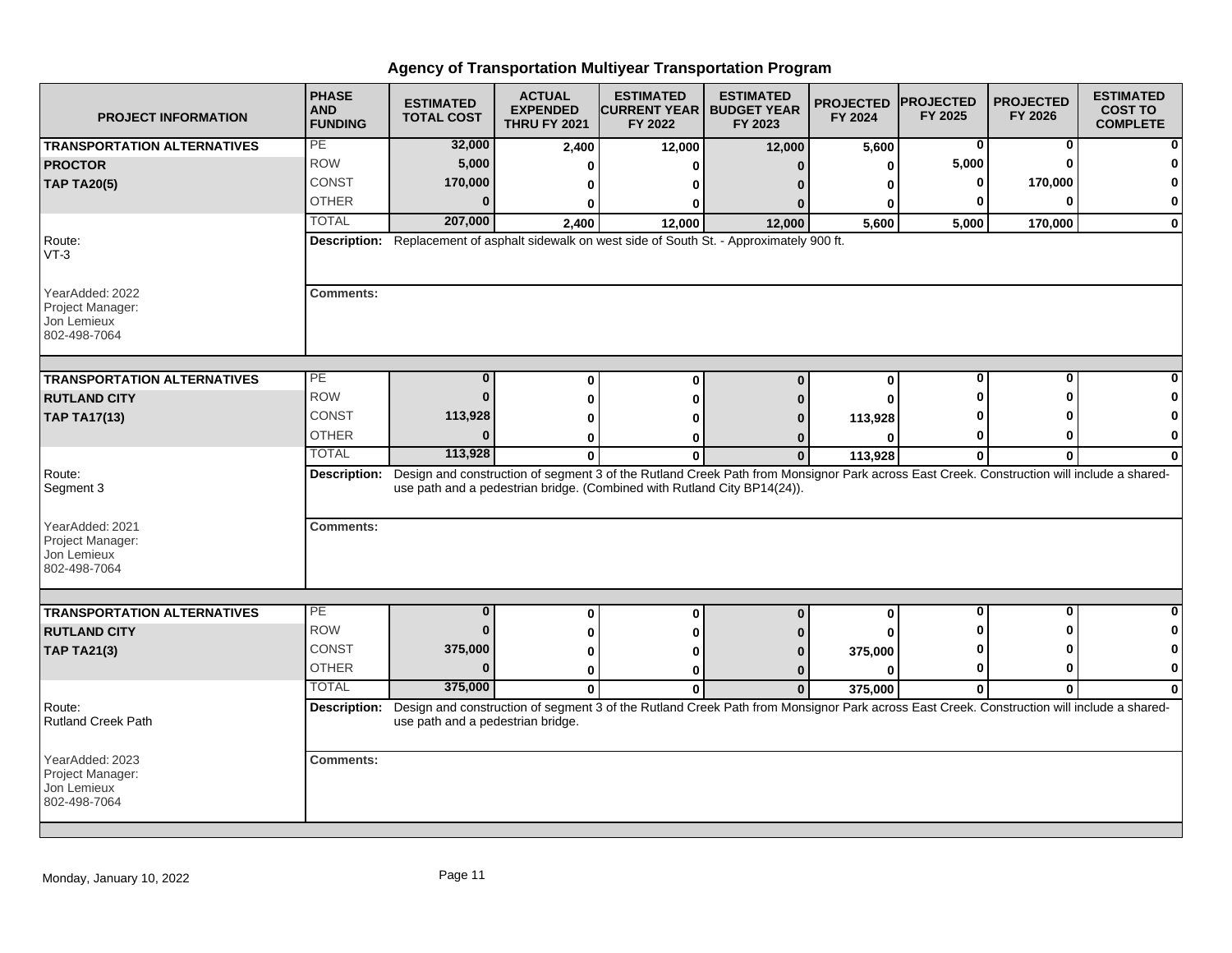| <b>PROJECT INFORMATION</b>                                              | <b>PHASE</b><br><b>AND</b><br><b>FUNDING</b> | <b>ESTIMATED</b><br><b>TOTAL COST</b> | <b>ACTUAL</b><br><b>EXPENDED</b><br><b>THRU FY 2021</b> | <b>ESTIMATED</b><br><b>CURRENT YEAR   BUDGET YEAR</b><br>FY 2022                                                                                          | <b>ESTIMATED</b><br>FY 2023 | <b>PROJECTED</b><br>FY 2024 | <b>PROJECTED</b><br>FY 2025 | <b>PROJECTED</b><br>FY 2026 | <b>ESTIMATED</b><br><b>COST TO</b><br><b>COMPLETE</b> |
|-------------------------------------------------------------------------|----------------------------------------------|---------------------------------------|---------------------------------------------------------|-----------------------------------------------------------------------------------------------------------------------------------------------------------|-----------------------------|-----------------------------|-----------------------------|-----------------------------|-------------------------------------------------------|
| <b>TRANSPORTATION ALTERNATIVES</b>                                      | PE                                           | 40,000                                | 2,537                                                   | 20,000                                                                                                                                                    | 17,463                      | 0                           | 0                           | 0                           |                                                       |
| <b>RUTLAND TOWN</b>                                                     | <b>ROW</b>                                   | $\bf{0}$                              | O                                                       | ŋ                                                                                                                                                         |                             | U                           |                             | ŋ                           |                                                       |
| <b>TAP TA20(10)</b>                                                     | <b>CONST</b>                                 | $\bf{0}$                              | 0                                                       | o                                                                                                                                                         |                             | ŋ                           |                             |                             |                                                       |
|                                                                         | <b>OTHER</b>                                 | $\bf{0}$                              | 0                                                       | 0                                                                                                                                                         | 0                           | 0                           | 0                           | O                           | $\bf{0}$                                              |
|                                                                         | <b>TOTAL</b>                                 | 40,000                                | 2,537                                                   | 20,000                                                                                                                                                    | 17,463                      | $\bf{0}$                    | $\bf{0}$                    | $\bf{0}$                    | $\bf{0}$                                              |
| Route:<br>$US-7$                                                        |                                              |                                       |                                                         | Description: Scoping study to analyze pedestrian connectivity possibilities along US Route 7 from 293 North Main Street to the intersection of Post Road. |                             |                             |                             |                             |                                                       |
| YearAdded: 2022<br>Project Manager:<br>Jon Lemieux<br>802-498-7064      | <b>Comments:</b>                             |                                       |                                                         |                                                                                                                                                           |                             |                             |                             |                             |                                                       |
| <b>TRANSPORTATION ALTERNATIVES</b>                                      | $\overline{PE}$                              | 95,000                                | 72,361                                                  | 12,639                                                                                                                                                    | 5,000                       | 5,000                       | $\bf{0}$                    | $\bf{0}$                    |                                                       |
| <b>SOUTH BURLINGTON</b>                                                 | <b>ROW</b>                                   | 20,000                                | 0                                                       | 10,000                                                                                                                                                    | 10,000                      | 0                           | $\bf{0}$                    | ∩                           |                                                       |
| <b>TAP TA18(7)</b>                                                      | <b>CONST</b>                                 | 315,000                               | 0                                                       | 0                                                                                                                                                         | $\Omega$                    | 200,000                     | 115,000                     |                             | 0                                                     |
|                                                                         | <b>OTHER</b>                                 | $\Omega$                              | U                                                       | ŋ                                                                                                                                                         |                             | 0                           | 0                           | 0                           | 0                                                     |
|                                                                         | <b>TOTAL</b>                                 | 430,000                               | 72,361                                                  | 22,639                                                                                                                                                    | 15,000                      | 205,000                     | 115,000                     | $\mathbf 0$                 | $\mathbf{0}$                                          |
| Route:<br>TH-8                                                          |                                              |                                       |                                                         | Description: Construction and expansion of existing stormwater pond and drainage infrastructure.                                                          |                             |                             |                             |                             |                                                       |
| YearAdded: 2020<br>Project Manager:<br>Christopher Hunt<br>802-595-4556 | <b>Comments:</b>                             |                                       |                                                         |                                                                                                                                                           |                             |                             |                             |                             |                                                       |
| <b>TRANSPORTATION ALTERNATIVES</b>                                      | PE                                           | 115,000                               | 0                                                       | 35,000                                                                                                                                                    | 35,000                      | 30,000                      | 8,000                       | 7,000                       | 0                                                     |
| <b>SOUTH BURLINGTON</b>                                                 | <b>ROW</b>                                   | 50,000                                | 0                                                       | 0                                                                                                                                                         |                             | 15,000                      | 35,000                      | $\bf{0}$                    | 0                                                     |
| <b>TAP TA21(4)</b>                                                      | CONST                                        | 245,000                               | 0                                                       | $\mathbf{0}$                                                                                                                                              |                             | 0                           | 0                           | 245,000                     | 0                                                     |
|                                                                         | <b>OTHER</b>                                 | $\Omega$                              | 0                                                       | ŋ                                                                                                                                                         |                             | ŋ                           | $\bf{0}$                    | $\bf{0}$                    | $\bf{0}$                                              |
|                                                                         | <b>TOTAL</b>                                 | 410,000                               | $\mathbf{0}$                                            | 35,000                                                                                                                                                    | 35,000                      | 45,000                      | 43,000                      | 252,000                     | $\mathbf 0$                                           |
| Route:<br>Urb-5222                                                      |                                              |                                       |                                                         | Description: Approximately 3500 ft. shared use path along Spear Street between Swift Street and UVM Forestry Building.                                    |                             |                             |                             |                             |                                                       |
| YearAdded: 2023<br>Project Manager:<br>Derek Kenison<br>802-595-4316    | <b>Comments:</b>                             |                                       |                                                         |                                                                                                                                                           |                             |                             |                             |                             |                                                       |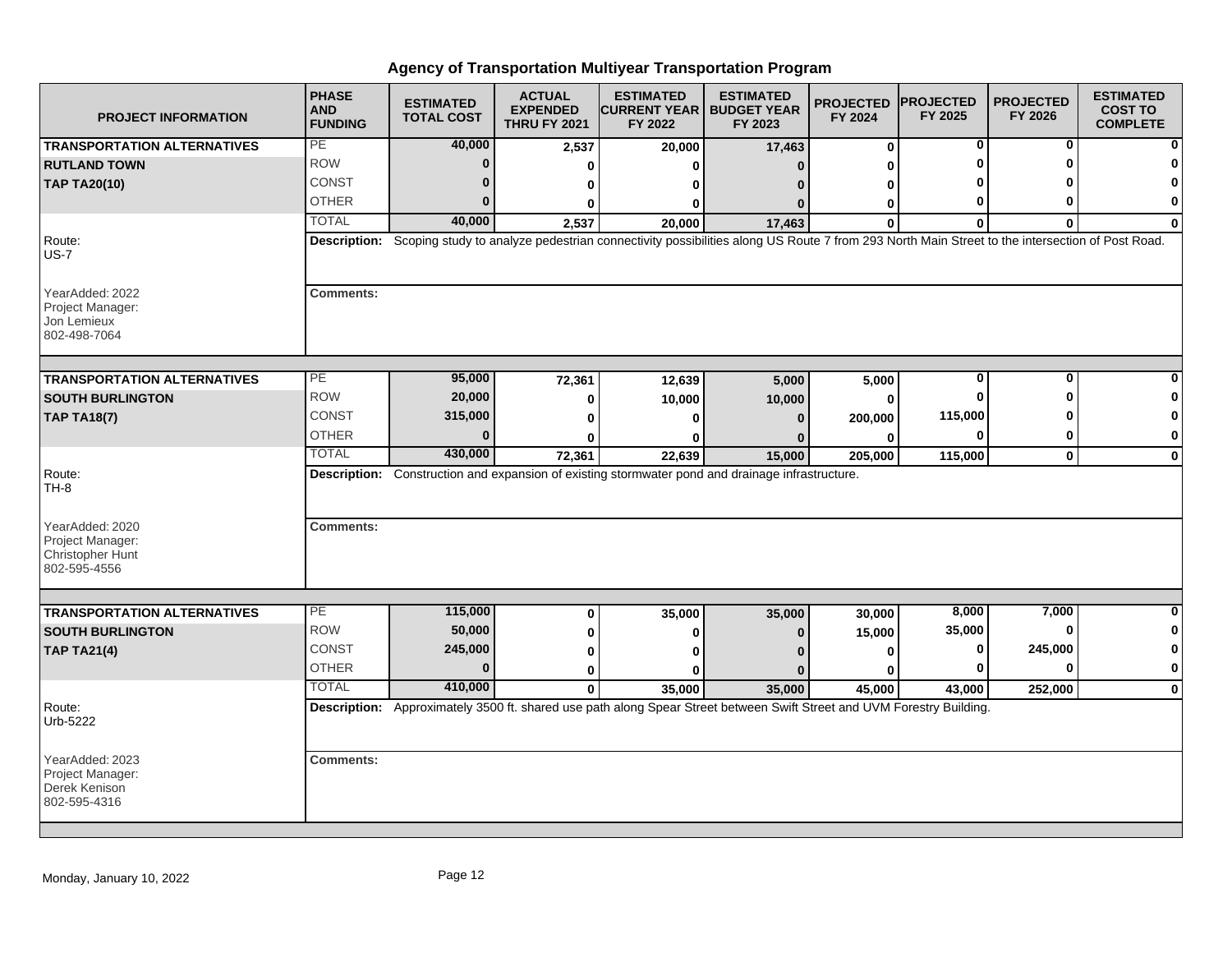| <b>PROJECT INFORMATION</b>                                          | <b>PHASE</b><br><b>AND</b><br><b>FUNDING</b> | <b>ESTIMATED</b><br><b>TOTAL COST</b>         | <b>ACTUAL</b><br><b>EXPENDED</b><br><b>THRU FY 2021</b> | <b>ESTIMATED</b><br><b>CURRENT YEAR I</b><br>FY 2022                                                                                                                                                                                                 | <b>ESTIMATED</b><br><b>BUDGET YEAR</b><br>FY 2023 | <b>PROJECTED</b><br>FY 2024 | <b>PROJECTED</b><br>FY 2025 | <b>PROJECTED</b><br>FY 2026 | <b>ESTIMATED</b><br><b>COST TO</b><br><b>COMPLETE</b> |
|---------------------------------------------------------------------|----------------------------------------------|-----------------------------------------------|---------------------------------------------------------|------------------------------------------------------------------------------------------------------------------------------------------------------------------------------------------------------------------------------------------------------|---------------------------------------------------|-----------------------------|-----------------------------|-----------------------------|-------------------------------------------------------|
| <b>TRANSPORTATION ALTERNATIVES</b>                                  | PE                                           | $\bf{0}$                                      | $\bf{0}$                                                | 0                                                                                                                                                                                                                                                    | $\Omega$                                          | 0                           | 0                           | 0                           |                                                       |
| <b>SPRINGFIELD</b>                                                  | <b>ROW</b>                                   | $\Omega$                                      | 0                                                       |                                                                                                                                                                                                                                                      |                                                   | 0                           |                             |                             |                                                       |
| <b>TAP TA21(7)</b>                                                  | <b>CONST</b>                                 | 204,783                                       | 0                                                       |                                                                                                                                                                                                                                                      |                                                   | 0                           | 204,783                     |                             |                                                       |
|                                                                     | <b>OTHER</b>                                 | $\Omega$                                      | 0                                                       | ŋ                                                                                                                                                                                                                                                    |                                                   | 0                           | $\bf{0}$                    | ŋ                           | 0                                                     |
|                                                                     | <b>TOTAL</b>                                 | 204,783                                       |                                                         |                                                                                                                                                                                                                                                      |                                                   | $\Omega$                    | 204,783                     | $\bf{0}$                    | $\Omega$                                              |
| Route:<br><b>Toonerville Trail</b>                                  | Description:                                 |                                               |                                                         | This project involves the final design, permitting and construction of an approximately 3,250 foot long extension of the Toonerville Trail in order<br>to connect the existing shared-use path to Bridge Street and the Edgar May Recreation Center. |                                                   |                             |                             |                             |                                                       |
| YearAdded: 2023<br>Project Manager:<br>Jon Lemieux<br>802-498-7064  | <b>Comments:</b>                             |                                               |                                                         |                                                                                                                                                                                                                                                      |                                                   |                             |                             |                             |                                                       |
| <b>TRANSPORTATION ALTERNATIVES</b>                                  | $\overline{\mathsf{PE}}$                     | 64,000                                        | 58,794                                                  | 5,206                                                                                                                                                                                                                                                | $\Omega$                                          | $\bf{0}$                    | 0                           | 0                           |                                                       |
| <b>ST. JOHNSBURY</b>                                                | <b>ROW</b>                                   | $\mathbf{0}$                                  | 0                                                       |                                                                                                                                                                                                                                                      |                                                   |                             |                             |                             |                                                       |
| <b>TAP TA16(2)</b>                                                  | CONST                                        | 173,000                                       | 2,671                                                   | 70,329                                                                                                                                                                                                                                               | 100,000                                           |                             |                             |                             |                                                       |
|                                                                     | <b>OTHER</b>                                 | $\Omega$                                      |                                                         |                                                                                                                                                                                                                                                      |                                                   | 0                           | 0                           | 0                           | 0                                                     |
|                                                                     | <b>TOTAL</b>                                 | 237,000                                       | 61,465                                                  | 75,535                                                                                                                                                                                                                                               | 100,000                                           | $\bf{0}$                    | $\mathbf{0}$                | $\mathbf{0}$                | $\mathbf 0$                                           |
| Route:<br>Center Point                                              |                                              | pedestrian crossing improvements for Main St. |                                                         | Description: Bicycle and pedestrian safety improvements along Railroad St. and Main St. including bike lanes along Railroad St. (US Rte.5) and                                                                                                       |                                                   |                             |                             |                             |                                                       |
| YearAdded: 2018<br>Project Manager:<br>Jon Lemieux<br>802-498-7064  | <b>Comments:</b>                             |                                               |                                                         |                                                                                                                                                                                                                                                      |                                                   |                             |                             |                             |                                                       |
| <b>TRANSPORTATION ALTERNATIVES</b>                                  | PE                                           | 2,800,000                                     |                                                         |                                                                                                                                                                                                                                                      |                                                   |                             | 550,000                     | 550,000                     | 150,000                                               |
| <b>STATEWIDE</b>                                                    | <b>ROW</b>                                   | 350,000                                       | 0                                                       | 450,000                                                                                                                                                                                                                                              | 550,000                                           | 550,000                     | 75,000                      | 75,000                      |                                                       |
|                                                                     | <b>CONST</b>                                 | 6,950,000                                     | 0                                                       | 50,000                                                                                                                                                                                                                                               | 75,000                                            | 75,000                      | 2,125,000                   | 2,125,000                   |                                                       |
|                                                                     | <b>OTHER</b>                                 | $\bf{0}$                                      | 0                                                       |                                                                                                                                                                                                                                                      | 1,000,000                                         | 1,700,000                   | 0                           | 0                           | O                                                     |
|                                                                     | <b>TOTAL</b>                                 | 10,100,000                                    | 0<br>$\mathbf{0}$                                       |                                                                                                                                                                                                                                                      | $\mathbf{0}$                                      | 0                           |                             |                             |                                                       |
| Route:                                                              |                                              | <b>Description:</b> New Project Awards        |                                                         | 500,000                                                                                                                                                                                                                                              | 1,625,000                                         | 2,325,000                   | 2,750,000                   | 2,750,000                   | 150,000                                               |
|                                                                     |                                              |                                               |                                                         |                                                                                                                                                                                                                                                      |                                                   |                             |                             |                             |                                                       |
| YearAdded: 2017<br>Project Manager:<br>Joel Perrigo<br>802-595-4933 | <b>Comments:</b>                             |                                               |                                                         |                                                                                                                                                                                                                                                      |                                                   |                             |                             |                             |                                                       |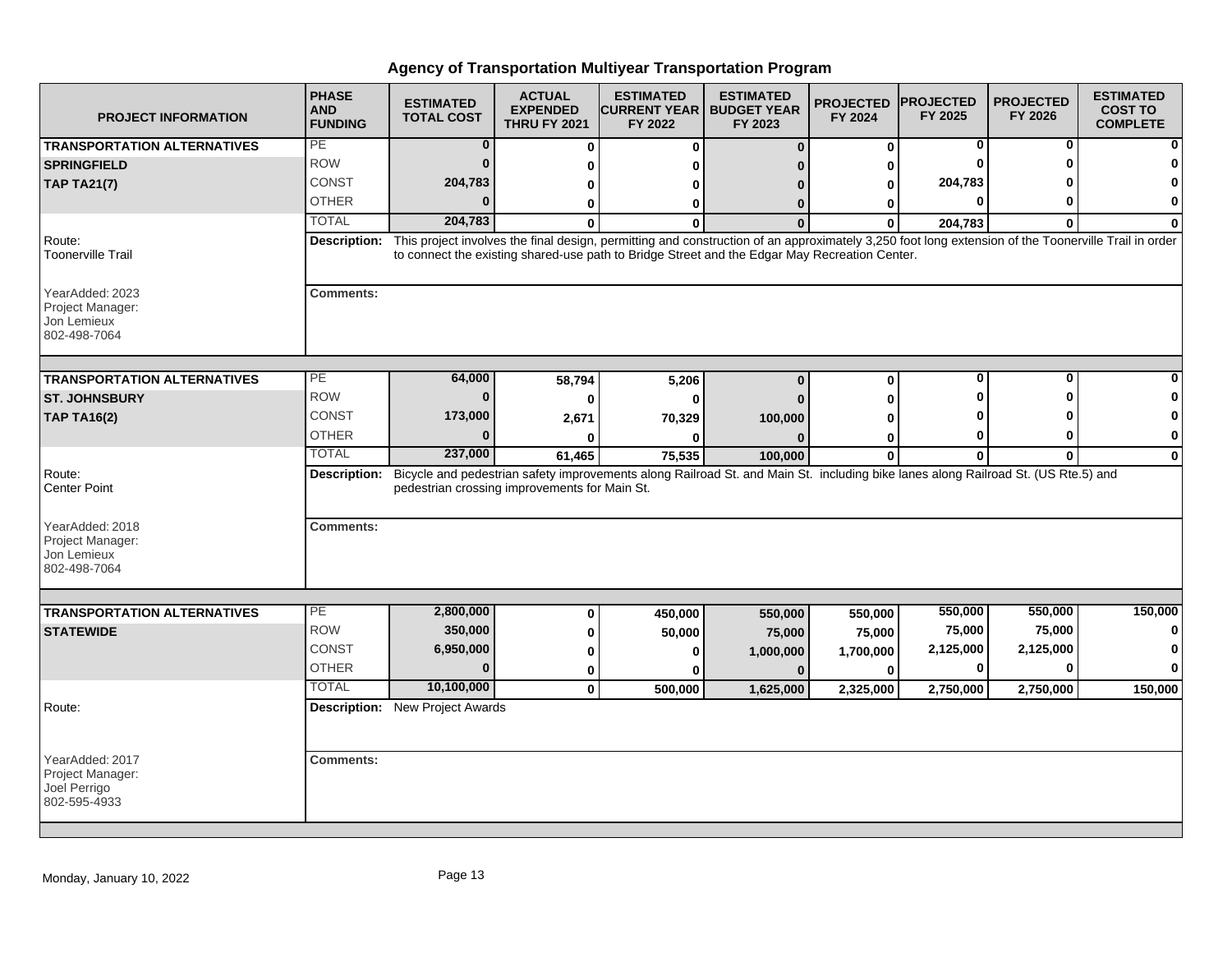| <b>PROJECT INFORMATION</b>                                           | <b>PHASE</b><br><b>AND</b><br><b>FUNDING</b> | <b>ESTIMATED</b><br><b>TOTAL COST</b>                                                                                                                                                | <b>ACTUAL</b><br><b>EXPENDED</b><br><b>THRU FY 2021</b> | <b>ESTIMATED</b><br><b>CURRENT YEAR   BUDGET YEAR</b><br>FY 2022 | <b>ESTIMATED</b><br>FY 2023 | <b>PROJECTED</b><br>FY 2024 | <b>PROJECTED</b><br>FY 2025 | <b>PROJECTED</b><br>FY 2026 | <b>ESTIMATED</b><br><b>COST TO</b><br><b>COMPLETE</b> |
|----------------------------------------------------------------------|----------------------------------------------|--------------------------------------------------------------------------------------------------------------------------------------------------------------------------------------|---------------------------------------------------------|------------------------------------------------------------------|-----------------------------|-----------------------------|-----------------------------|-----------------------------|-------------------------------------------------------|
| <b>TRANSPORTATION ALTERNATIVES</b>                                   | PE                                           | 75,000                                                                                                                                                                               | 22,772                                                  | 32,000                                                           | 15,228                      | 5,000                       | 0                           | 0                           |                                                       |
| <b>VERGENNES</b>                                                     | <b>ROW</b>                                   | $\bf{0}$                                                                                                                                                                             | 0                                                       | U                                                                | $\mathbf{0}$                | 0                           | ŋ                           | ŋ                           |                                                       |
| <b>TAP TA19(9)</b>                                                   | CONST                                        | 270,000                                                                                                                                                                              | 0                                                       | ŋ                                                                | n                           | 120,000                     | 150,000                     |                             |                                                       |
|                                                                      | <b>OTHER</b>                                 | $\bf{0}$                                                                                                                                                                             | 0                                                       | 0                                                                |                             | $\bf{0}$                    | 0                           | 0                           | 0                                                     |
|                                                                      | <b>TOTAL</b>                                 | 345,000                                                                                                                                                                              | 22,772                                                  | 32,000                                                           | 15,228                      | 125,000                     | 150,000                     | $\mathbf{0}$                | $\mathbf{0}$                                          |
| Route:<br><b>Public Works Site</b>                                   |                                              | <b>Description:</b> Design and construction of new salt storage shed                                                                                                                 |                                                         |                                                                  |                             |                             |                             |                             |                                                       |
| YearAdded: 2021<br>Project Manager:<br>Derek Kenison<br>802-595-4316 | <b>Comments:</b>                             |                                                                                                                                                                                      |                                                         |                                                                  |                             |                             |                             |                             |                                                       |
| <b>TRANSPORTATION ALTERNATIVES</b>                                   | PE                                           | 113,000                                                                                                                                                                              | 108,804                                                 |                                                                  | $\bf{0}$                    | $\mathbf 0$                 | 0                           | 0                           |                                                       |
| <b>WARREN</b>                                                        | <b>ROW</b>                                   | 10,000                                                                                                                                                                               |                                                         | 4,196                                                            |                             | O                           |                             | ŋ                           |                                                       |
| <b>STP EH12(4)</b>                                                   | <b>CONST</b>                                 | 295,000                                                                                                                                                                              | 572<br>$\bf{0}$                                         | 9,428<br>40,000                                                  | 255,000                     |                             |                             |                             |                                                       |
|                                                                      | <b>OTHER</b>                                 | 0                                                                                                                                                                                    |                                                         | ŋ                                                                |                             | ŋ                           | 0                           | ŋ                           | $\mathbf 0$                                           |
|                                                                      | <b>TOTAL</b>                                 | 418,000                                                                                                                                                                              | 109,376                                                 | 53,624                                                           | 255,000                     | $\bf{0}$                    | 0                           | 0                           | $\bf{0}$                                              |
| Route:<br>Maj-0188                                                   |                                              | Description: RESTORATION OF THE HISTORIC 1880 COVERED BRIDGE NO. 6 OVER THE MAD RIVER IN WARREN, INCLUDING REPLACEMENT                                                               |                                                         | OF WESTERN WINGWALLS, RE-LEVEL BRIDGE, AND                       | ASSOCIATED WORK.            |                             |                             |                             |                                                       |
| YearAdded: 2014<br>Project Manager:<br>Peter Pochop<br>802-477-3123  | <b>Comments:</b>                             |                                                                                                                                                                                      |                                                         |                                                                  |                             |                             |                             |                             |                                                       |
|                                                                      | PE                                           | 37,000                                                                                                                                                                               |                                                         |                                                                  |                             |                             | $\mathbf 0$                 | $\mathbf{0}$                | $\bf{0}$                                              |
| <b>TRANSPORTATION ALTERNATIVES</b><br><b>WEST RUTLAND</b>            | <b>ROW</b>                                   | $\bf{0}$                                                                                                                                                                             | $\bf{0}$                                                | 27,000                                                           | 10,000                      | $\mathbf 0$                 | O                           | ŋ                           | 0                                                     |
|                                                                      | <b>CONST</b>                                 | $\bf{0}$                                                                                                                                                                             | 0                                                       | ŋ                                                                |                             | ŋ                           | ŋ                           | ŋ                           | $\mathbf 0$                                           |
| <b>TAP TA21(8)</b>                                                   | <b>OTHER</b>                                 | $\bf{0}$                                                                                                                                                                             | 0                                                       | ŋ                                                                |                             | 0                           | 0                           | 0                           | $\mathbf 0$                                           |
|                                                                      | <b>TOTAL</b>                                 | 37,000                                                                                                                                                                               | 0                                                       | $\mathbf{0}$                                                     | n                           | 0                           |                             |                             |                                                       |
| Route:                                                               | Description:                                 | Scoping study to determine feasibility of sidewalk improvements at the following locations: Pleasant Street, Thrall Ave, Ross Street, Main<br>Street, and new sidewalk on Dewey Ave. | $\mathbf{0}$                                            | 27.000                                                           | 10,000                      | $\mathbf{0}$                | $\bf{0}$                    | $\bf{0}$                    | $\bf{0}$                                              |
| YearAdded: 2023<br>Project Manager:<br>Derek Kenison<br>802-595-4316 | <b>Comments:</b>                             |                                                                                                                                                                                      |                                                         |                                                                  |                             |                             |                             |                             |                                                       |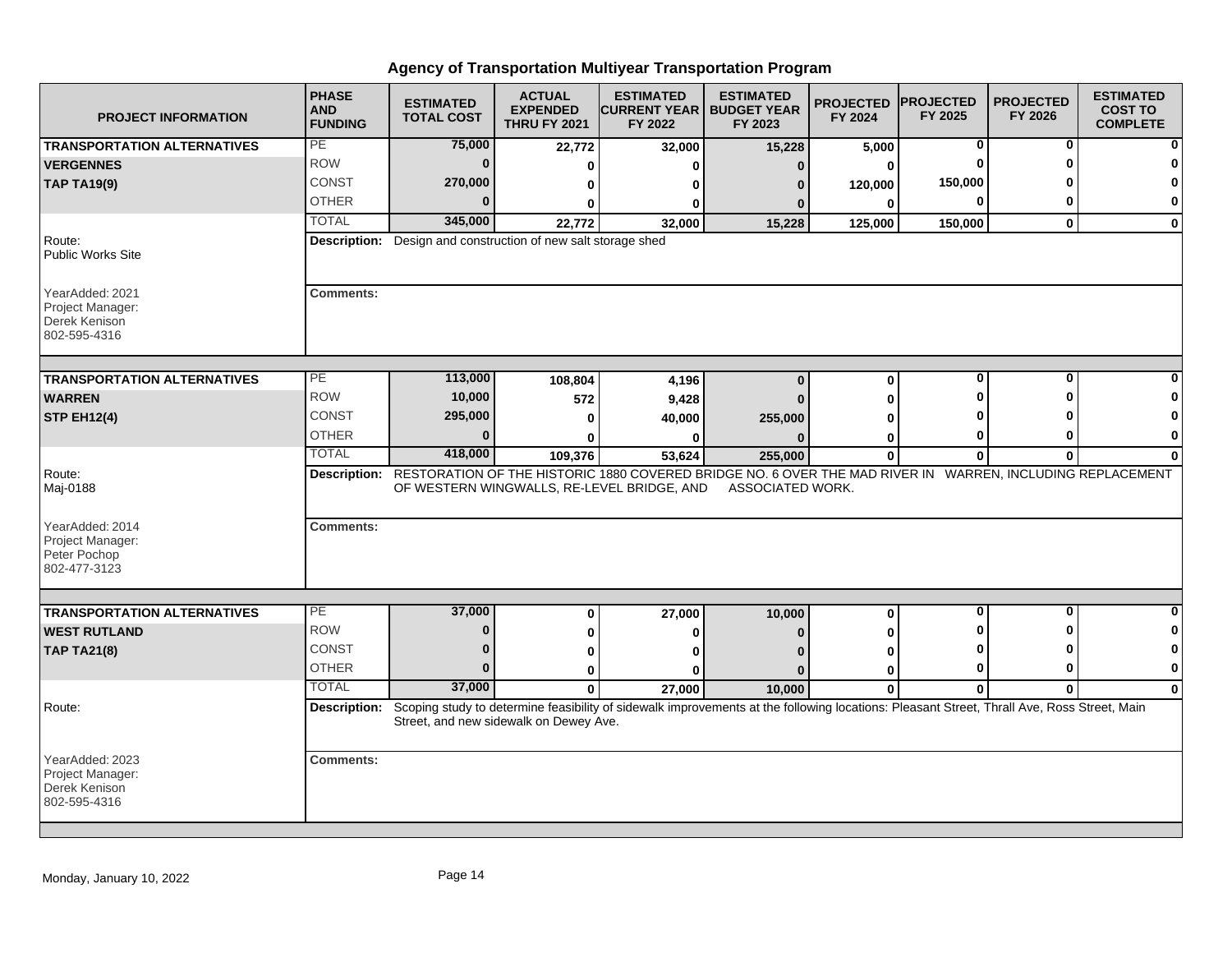| <b>PROJECT INFORMATION</b>                                                 | <b>PHASE</b><br><b>AND</b><br><b>FUNDING</b> | <b>ESTIMATED</b><br><b>TOTAL COST</b> | <b>ACTUAL</b><br><b>EXPENDED</b><br><b>THRU FY 2021</b> | <b>ESTIMATED</b><br><b>CURRENT YEAR   BUDGET YEAR</b><br>FY 2022 | <b>ESTIMATED</b><br>FY 2023                                                                                                               | <b>PROJECTED</b><br>FY 2024 | <b>PROJECTED</b><br>FY 2025 | <b>PROJECTED</b><br>FY 2026 | <b>ESTIMATED</b><br><b>COST TO</b><br><b>COMPLETE</b> |
|----------------------------------------------------------------------------|----------------------------------------------|---------------------------------------|---------------------------------------------------------|------------------------------------------------------------------|-------------------------------------------------------------------------------------------------------------------------------------------|-----------------------------|-----------------------------|-----------------------------|-------------------------------------------------------|
| <b>TRANSPORTATION ALTERNATIVES</b>                                         | PE                                           | 94,000                                | $\bf{0}$                                                | 50,000                                                           | 25,000                                                                                                                                    | 14,000                      | 5,000                       | $\mathbf{0}$                |                                                       |
| <b>WILLISTON</b>                                                           | <b>ROW</b>                                   | 5,000                                 | 0                                                       | ŋ                                                                | 3,000                                                                                                                                     | 2,000                       | 0                           | ŋ                           |                                                       |
| <b>TAP TA21(6)</b>                                                         | CONST                                        | 300,000                               | 0                                                       | ŋ                                                                |                                                                                                                                           | 0                           | 300,000                     |                             |                                                       |
|                                                                            | <b>OTHER</b>                                 | $\bf{0}$                              | 0                                                       | 0                                                                |                                                                                                                                           | ŋ                           | 0                           | 0                           | $\bf{0}$                                              |
|                                                                            | <b>TOTAL</b>                                 | 399,000                               | $\mathbf{0}$                                            | 50,000                                                           | 28,000                                                                                                                                    | 16,000                      | 305,000                     | $\mathbf 0$                 | $\mathbf 0$                                           |
| Route:<br>$VT-2A$                                                          |                                              |                                       |                                                         |                                                                  | Description: Construction of approx. 1200FT of shared use path from Beaudry Lane then along VT 2A to VSECU.                               |                             |                             |                             |                                                       |
| YearAdded: 2023<br>Project Manager:<br>Tina Bohl<br>802-793-1743           | <b>Comments:</b>                             |                                       |                                                         |                                                                  |                                                                                                                                           |                             |                             |                             |                                                       |
| <b>TRANSPORTATION ALTERNATIVES</b>                                         | PE                                           | 68,000                                | 46,354                                                  | 16,646                                                           | 5,000                                                                                                                                     | $\mathbf 0$                 | $\mathbf 0$                 | $\bf{0}$                    |                                                       |
| <b>WILMINGTON</b>                                                          | <b>ROW</b>                                   | 15,000                                | 12,617                                                  | 2,383                                                            |                                                                                                                                           | U                           | O                           | ŋ                           |                                                       |
| <b>TAP TA16(4)</b>                                                         | CONST                                        | 310,000                               |                                                         |                                                                  |                                                                                                                                           | 100,000                     |                             |                             | n                                                     |
|                                                                            | <b>OTHER</b>                                 | 0                                     | 0<br>ŋ                                                  | 0<br>ŋ                                                           | 210,000                                                                                                                                   | $\bf{0}$                    | 0                           | 0                           | 0                                                     |
|                                                                            | <b>TOTAL</b>                                 | 393,000                               | 58,971                                                  | 19,029                                                           | 215,000                                                                                                                                   | 100,000                     | $\mathbf 0$                 | $\mathbf{0}$                | $\mathbf{0}$                                          |
| Route:<br>$VT-9$                                                           |                                              |                                       |                                                         |                                                                  | Description: Design and construction of a sidewalk on East Main Street, including lighting, retaining walls and crosswalks.               |                             |                             |                             |                                                       |
| YearAdded: 2018<br>Project Manager:<br><b>Scott Gurley</b><br>802-498-8874 | <b>Comments:</b>                             |                                       |                                                         |                                                                  |                                                                                                                                           |                             |                             |                             |                                                       |
|                                                                            | PE                                           | 44,000                                |                                                         |                                                                  |                                                                                                                                           |                             | $\mathbf 0$                 | 0                           | $\bf{0}$                                              |
| <b>TRANSPORTATION ALTERNATIVES</b>                                         | <b>ROW</b>                                   | 5,000                                 | 2,750                                                   | 20,039                                                           | 15,211                                                                                                                                    | 6,000                       | ŋ                           | O                           | 0                                                     |
| <b>WILMINGTON</b>                                                          |                                              |                                       | 0                                                       | 0                                                                |                                                                                                                                           | 5,000                       |                             | ŋ                           | 0                                                     |
| <b>TAP TA20(4)</b>                                                         | <b>CONST</b><br><b>OTHER</b>                 | 250,000<br>$\bf{0}$                   | $\bf{0}$                                                | U                                                                |                                                                                                                                           | $\bf{0}$                    | 250,000                     |                             |                                                       |
|                                                                            |                                              |                                       | 0                                                       | 0                                                                |                                                                                                                                           | 0                           | $\bf{0}$                    | $\bf{0}$                    | $\mathbf 0$                                           |
|                                                                            | <b>TOTAL</b>                                 | 299,000                               | 2,750                                                   | 20,039                                                           | 15,211                                                                                                                                    | 11,000                      | 250,000                     | $\mathbf{0}$                | $\mathbf 0$                                           |
| Route:<br>VT-100                                                           |                                              |                                       |                                                         |                                                                  | Description: Design and construction of streetscape improvements along North Main St.,, including new sidewalk, a crosswalk and lighting. |                             |                             |                             |                                                       |
| YearAdded: 2022<br>Project Manager:<br><b>Scott Gurley</b><br>802-498-8874 | <b>Comments:</b>                             |                                       |                                                         |                                                                  |                                                                                                                                           |                             |                             |                             |                                                       |